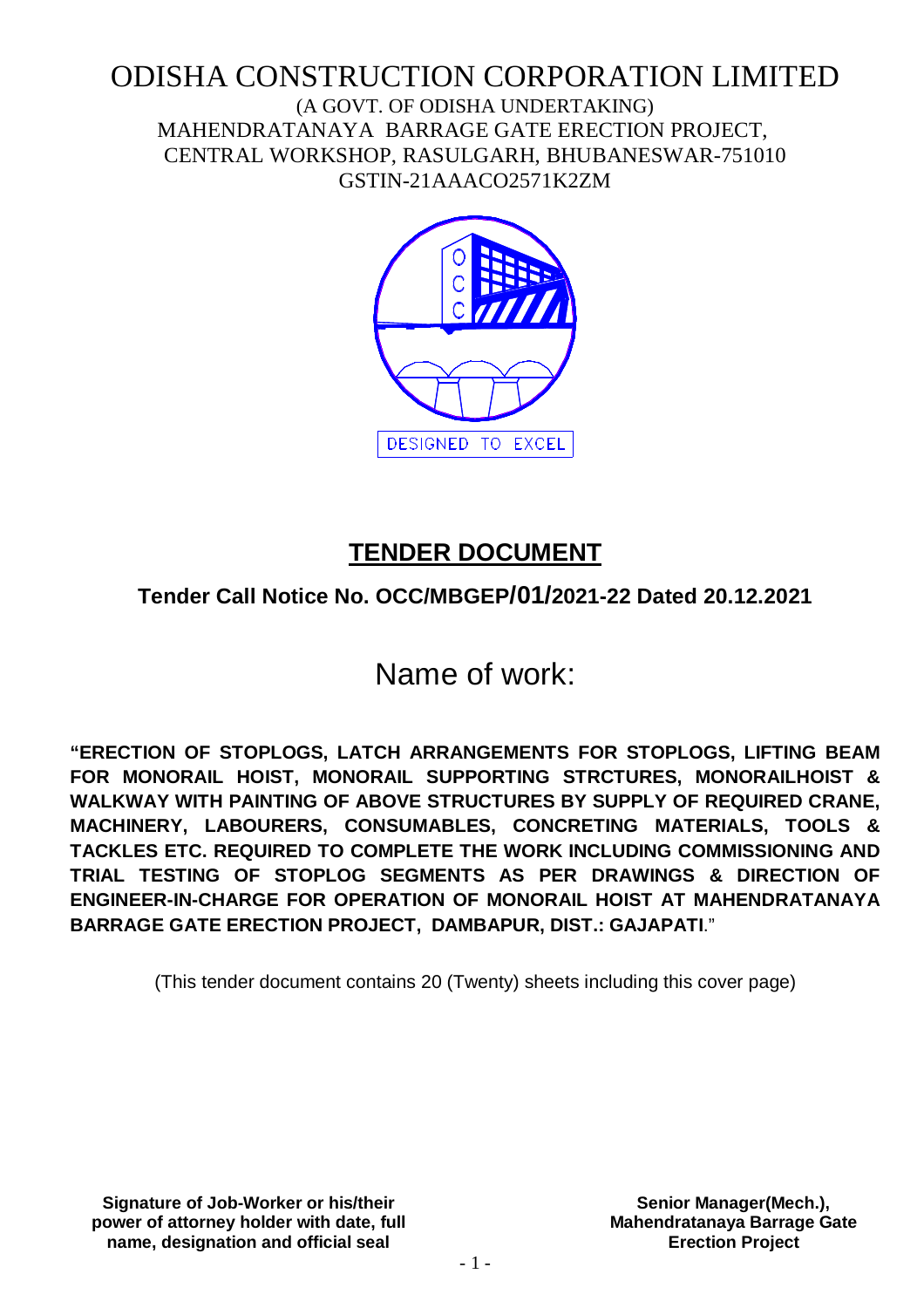## **OFFICE OF THE SENIOR MANAGER (MECH.) ODISHA CONSTRUCTION CORPORATION LIMITED (A GOVT. OF ODISHA UNDERTAKING) MAHENDRATANAYA BARRAGE GATE ERECTION PROJECT, Central Workshop, Rasulgarh, Bhubaneswar – 10.**

**\*\*\*\*\*\*\*\*\*\*\*\*\*\*\*\*\*\*\*\*\*\*\*\*\*\*\*\*\*\*\*\*\*\*\*\*\*\*\*\*\*\*\*\*\*\*\*\*\*\*\*\*\*\*\*\*\*\*\*\*\*\*\*\*\*\*\*\*\*\*\*\*\*\*\*\*\*\*\*\*\*\*\*\*\*\*\*\*\*\*\*\*\*\*\*\*\*\*\*\*\*\*\*\*\*\*\*\*\*\*\***

## **GSTIN-21AAACO2571K2ZM**

**Tender Call Notice No. OCC/MBGEP/01/2021-22 dated 20.12.2021**

**Name of work** : **"ERECTION OF STOPLOGS, LATCH ARRANGEMENTS FOR STOPLOGS, LIFTING BEAM FOR MONORAIL HOIST, MONORAIL SUPPORTING STRCTURES, MONORAILHOIST & WALKWAY WITH PAINTING OF ABOVE STRUCTURES BY SUPPLY OF REQUIRED CRANE, MACHINERY, LABOURERS, CONSUMABLES, CONCRETING MATERIALS, TOOLS & TACKLES ETC. REQUIRED TO COMPLETE THE WORK INCLUDING COMMISSIONING AND TRIAL TESTING OF STOPLOG SEGMENTS AS PER DRAWINGS & DIRECTION OF ENGINEER-IN-CHARGE FOR OPERATION OF MONORAIL HOIST AT MAHENDRATANAYA BARRAGE GATE ERECTION PROJECT, DAMBAPUR, DIST.: GAJAPATI**."

1. On behalf of M/s. Odisha Construction Corporation Ltd. ("OCCL"), the Senior Manager (Mech.), Mahendratanaya Barrage Gate Erection Project, Odisha Construction Corporation Ltd., Bhubaneswar-751010 (Odisha) invites sealed tender from the enlisted job-workers of "OCCL" in M-III & above grade for the following work(s). If not enlisted, agency is to get enlisted in OCC Ltd. in M-III grade of contractor mandatory before opening of the tender.

|    | SI.<br>No. | Name of the work                                                                                                                                                                                                                                                                                                                                                                                                                                                                                                                                                                                                                | Cost of tender<br>$document +$<br><b>CGST</b><br>@ 9%+SGST<br>@9% in                 | Period of<br>completion.                   | <b>Class</b><br>of job-<br>worker |
|----|------------|---------------------------------------------------------------------------------------------------------------------------------------------------------------------------------------------------------------------------------------------------------------------------------------------------------------------------------------------------------------------------------------------------------------------------------------------------------------------------------------------------------------------------------------------------------------------------------------------------------------------------------|--------------------------------------------------------------------------------------|--------------------------------------------|-----------------------------------|
|    |            | Erection of Stoplogs, Latch arrangements for<br>Stoplogs, Lifting Beam, Monorail Supporting Strctures,<br>Monorailhoist & Walkway with painting of above<br>structures including commissioning and trial testing of<br>Stoplog segments by supply of required crane,<br>machinery, labourers, consumables, concreting<br>materials, tools & tackles etc. required to complete<br>the work including commissioning & trial testing of<br>stoplog segments as per drawings & direction of<br>Engineer-in-charge for operation of monorail hoist at<br>Mahendratanaya Barrage Gate Erection Project,<br>Dambapur, Dist.: Gajapati. | 7,080/-                                                                              | 03<br>(Three)<br><b>Calendar</b><br>months | M-III<br>&<br>above<br>Grade      |
| 2. |            | tender<br>document<br>The<br>be<br>may<br>uninii aalialaaa amaturiatia maama<br>$ -$                                                                                                                                                                                                                                                                                                                                                                                                                                                                                                                                            | downloaded<br>from<br>$f_{\text{max}}$ $\bigcap_{n \in \mathcal{A}}$<br>$\mathbf{f}$ | <b>OCCL</b><br>$\bigcap$ dishs             | website<br>المعناد والمربرين      |

**www.odishaconstruction.com** or from Govt. of Odisha website www.tendersodisha.gov.in and non-refundable cost of tender document amounting to Rs. **7,080** /-(Rupees Seven thousand eighty) only inclusive of CGST @ 9 % & SGST @ 9% in shape of Account Payee Demand Draft drawn on any Nationalised/ Scheduled Bank payable at Bhubaneswar only in favour of **Odisha Construction corporation Ltd**. **– Project Account** may be deposited along with the tender, otherwise the tender will be cancelled. OCCL will not be held responsible for missing of any pages, while downloading the tender documents. Interested Job-workers may obtain further information, if any, from the undersigned.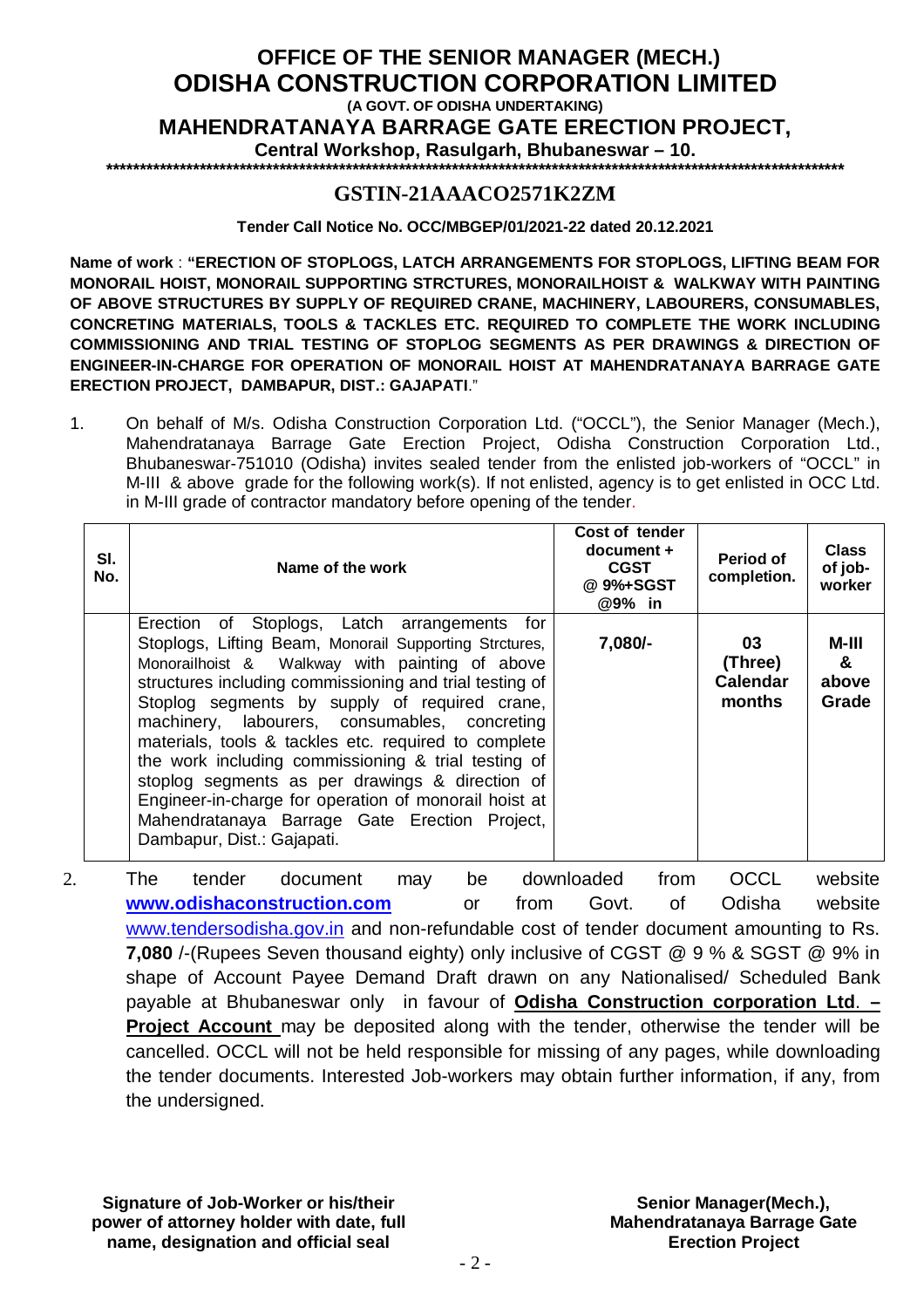- 3. The tender must be submitted to the **Senior Manager(Mech.), Mahendratanaya Barrage Gate Erection Project, O.C.C Ltd., Rasulgarh, Bhubaneswar-751010 (Odisha)** on or before **3.00 PM** on **05.01.2022** and will be opened on same day at **4.30 PM** in the presence of the Job-workers, who may like to be present. If there will be public holiday on the last date of sale of tender document and receipt & opening of the tenders as specified above, the tender document will be sold and tenders will be received & opened on the next working day at the same time and venue. The undersigned shall not be responsible for any kind of postal delay.
- 4. Intending Job-Workers are required to furnish the following documents along with their tender.
	- (i) Complete tender document duly filled-in, signed & stamped on each page buy the Jobworker or his/their Power of Attorney holder with date, full name, designation and official seal. In case of Power of Attorney holder the copy of such delegation is to be enclosed with the tender documents.
	- (ii) Annexure-I, "Bid Security Declaration" in lieu of EMD in enclosed format on Job-workers letter head.
	- (iii) Cost of tender document (In case the document is downloaded from website).
	- (iv) Copy of valid GST certificate.
	- $(v)$  Copy of valid registration certificate issued by Provident Fund Authority.
	- (vi) Copy of valid ESI registration certificate issued by competent authorities.
	- (vii) Copy of PAN card
	- (viii) Copy of document indicating residential address.
	- (ix) Undertaking in prescribed format available in the tender document.
	- (x) Copy of valid enlistment certificate as Job-Worker issued by "OCC Ltd". If not enlisted agency is to get enlisted in OCC Ltd. in M-III grade which is mandatory before opening of the tender or else the tender shall not be accepted.
	- (xi) Copy of valid labour license (The labour is required to furnish necessary labour license, issued by competent authority before commencement of the work.
	- (xii) Detailed planning of men, machinery and materials for executing the work tendered herein.
	- (xiii) Detailed list and copies of documents of machinery owned by the Job-worker.
- 5. Quantity in the tender schedule is tentative and may vary as per drawing/ requirement during execution of work at site as per direction of the "Engineer-in-Charge" and payment shall be made accordingly.
- 6. Tender through Fax/ Telex/ telegram/ e-mail will not be accepted.
- 7. The Job-Worker if required shall be asked to furnish rate analysis for the work for the quoted amount.
- 8. The intending Job-Worker is to quote rates in enclosed original price schedule format only.
- 9. The successful Job-Worker shall have to execute the work as per scope of work, methodology of work, relevant drawings, technical specifications & price schedule as per direction of Engineer-in-Charge and terms & conditions of agreement.
- 10. The authority reserves absolute right to accept or reject any or all tenders and to split up works to award to one or more Job-workers without assigning any reason thereof.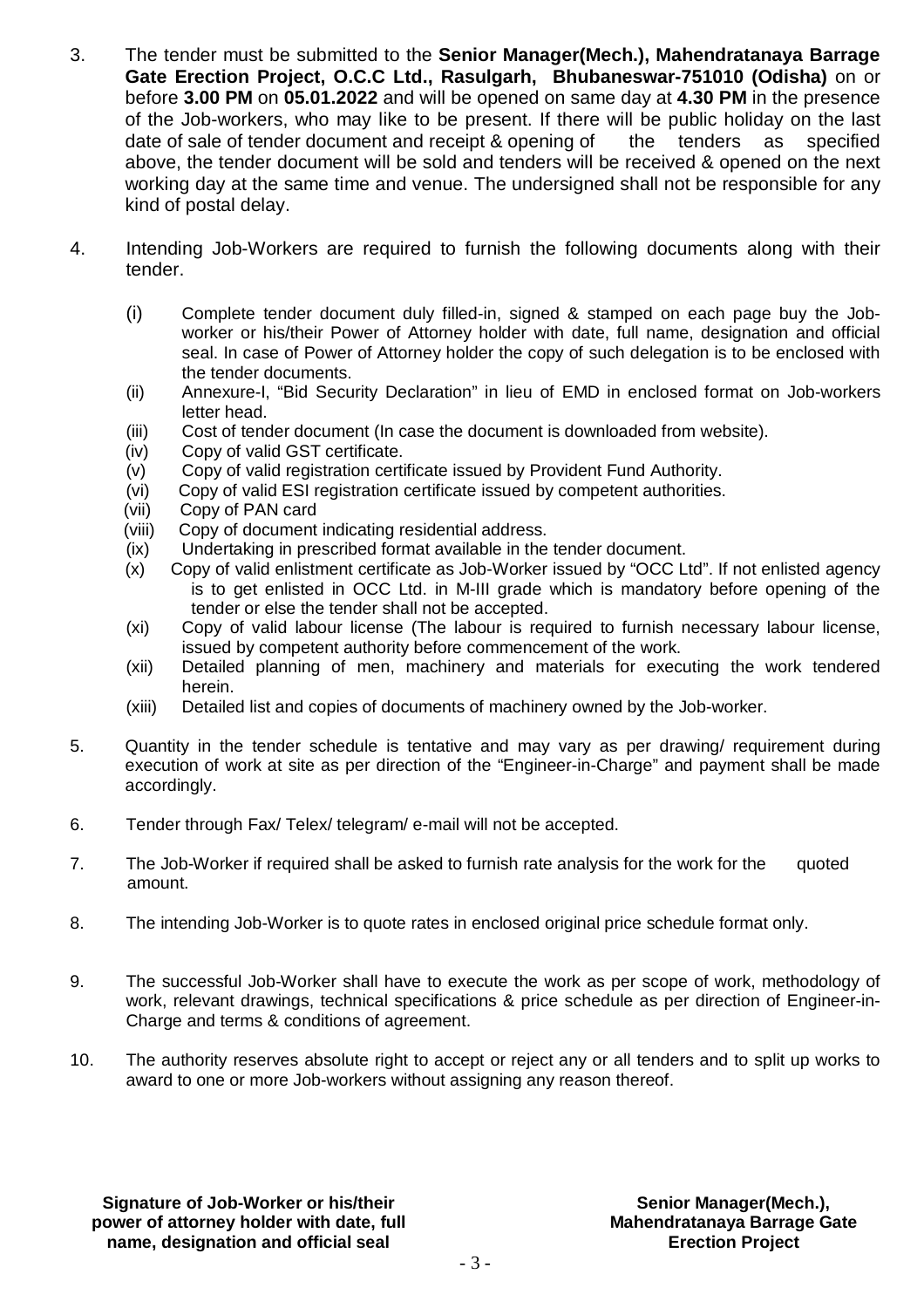- 11. The Job-Worker registered under NSIC/MSME for participation in tender/quotation are not entitled for exemption from payment of Tender paper cost /quotation paper cost as per provision exist in O.P.W.D code and amended by Govt. of Odisha, Department of Water Resources.
- 12. The validity of offer should be for a period of **90**(Ninety) days from the date of opening of tender. OCC Ltd. may ask for further extension of validity if required without any price rise.
- 13. Any dispute arising out of this tender or order thereof is to be settled in proper court under the jurisdiction of Odisha High Court at Cuttack or courts under the jurisdiction of Odisha High Court at Bhubaneswar only.

**Signature of Job-Worker or his/their power of attorney holder with date, full name, designation and official seal**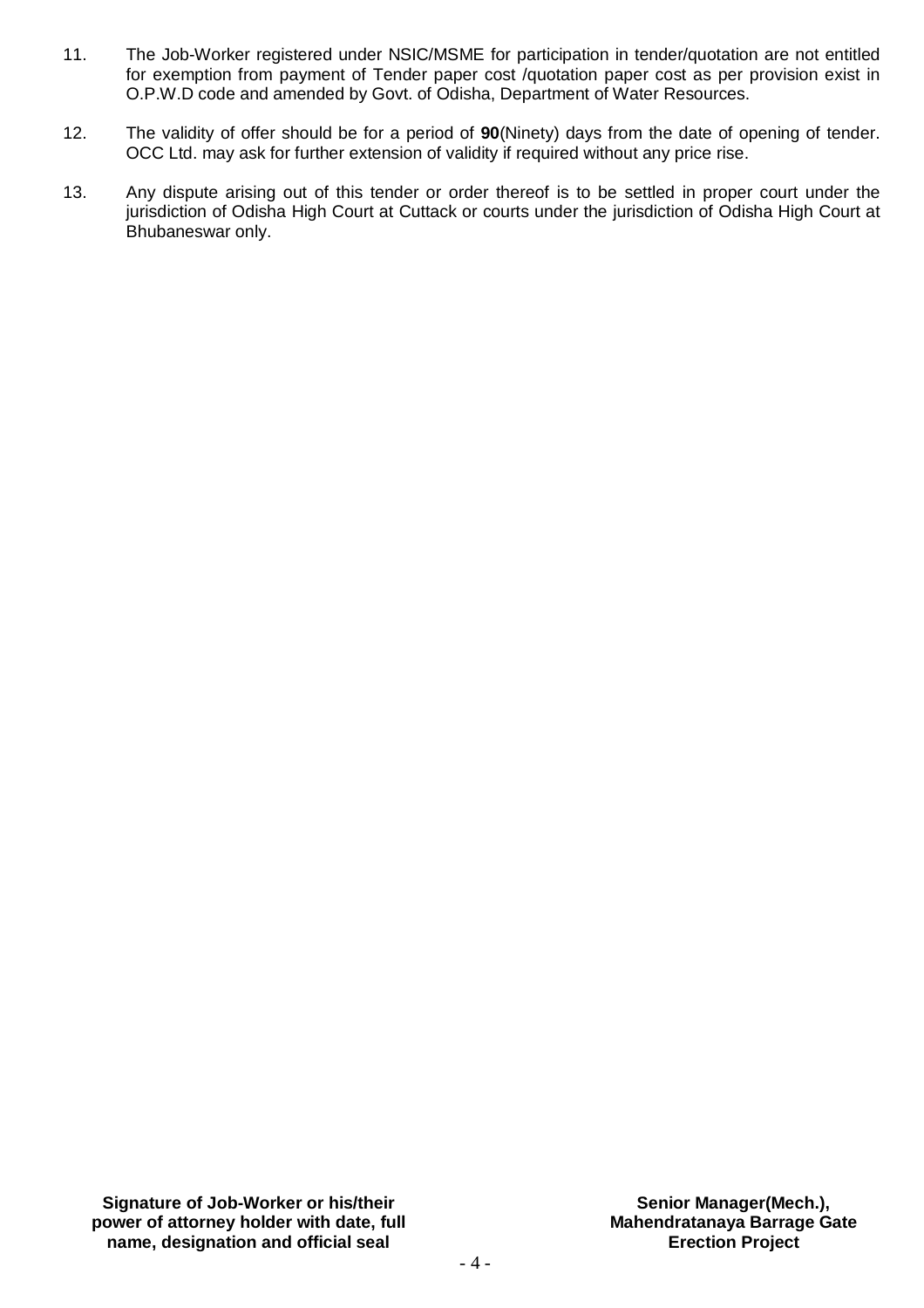## **TENDER PAPER COST AND DOCUMENT DEPOSIT PARTICULARS**

## **DETAILS OF TENDER PAPER COST AND DOCUMENTS SUBMITTED ALONG WITH TENDER**

| Cost of Tender Rs. 7,080 /- (Rupees Seven thousand eighty) only vide Demand Draft No. |                                         |               |  |  |
|---------------------------------------------------------------------------------------|-----------------------------------------|---------------|--|--|
|                                                                                       | in any nationalized bank/scheduled bank |               |  |  |
| Dated                                                                                 | issued                                  |               |  |  |
| Bank,                                                                                 |                                         | <b>Branch</b> |  |  |

- 2. GST Registration Certificate :
- 3. P.A.N. card :
- 4. Names of relations in O.C.C. Ltd.
- 5. Any other documents.

 Full signature of "Job-Worker" with date and seal.

**Signature of Job-Worker or his/their power of attorney holder with date, full name, designation and official seal**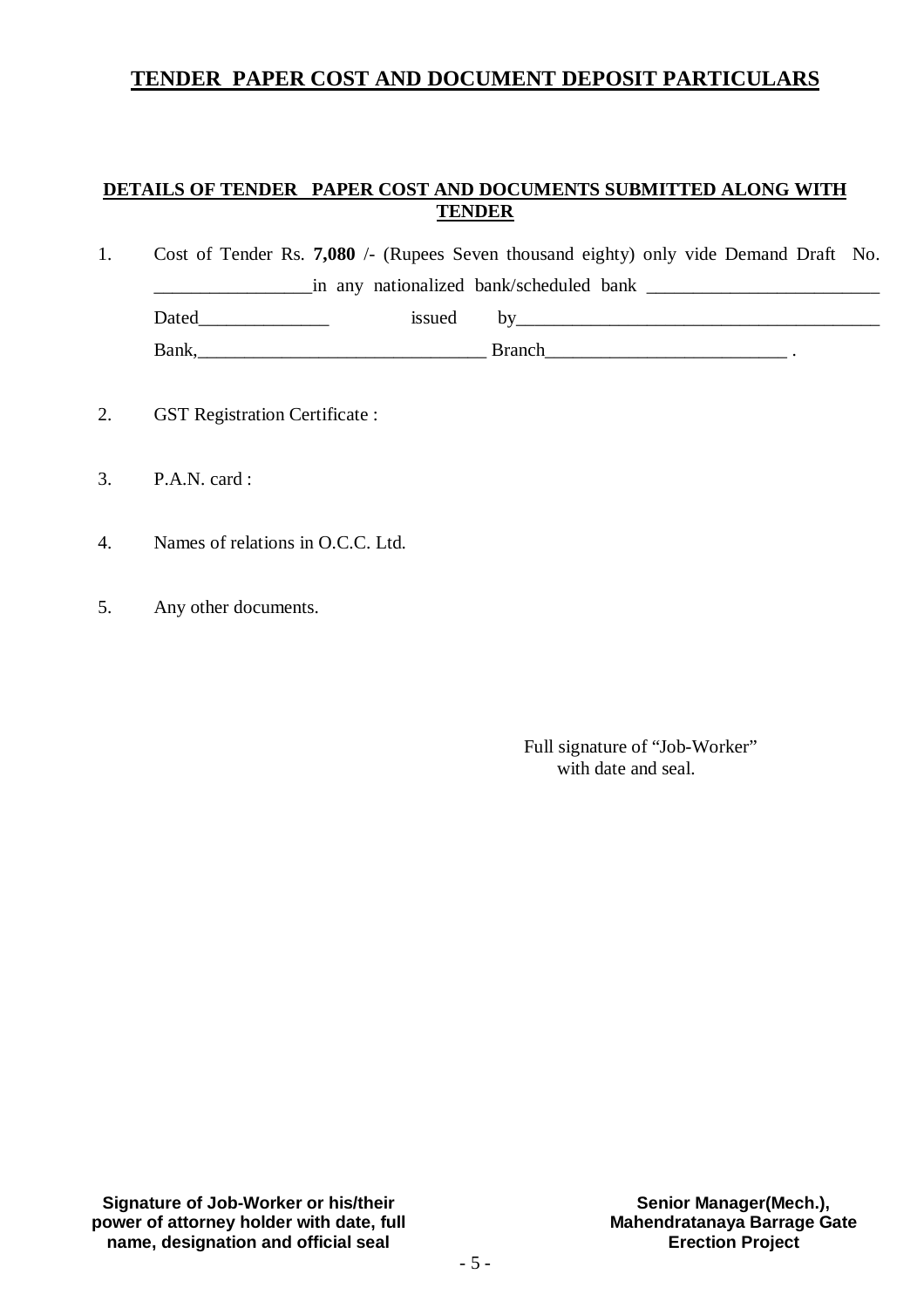#### **ANNEXURE- I**

#### **FORMAT OF BID SECURITY DECLARATION FROM JOB-WORKER IN LIUE OF EMD (On Job-Workers Letter head)**

|  | I/We, the authorized signatory of |  |  |
|--|-----------------------------------|--|--|
|  |                                   |  |  |
|  |                                   |  |  |
|  |                                   |  |  |

That in the event we withdraw/modify our tender during the period of validity Or I/we fail to execute formal contract agreement within the given timeline Or I/we commit any breach of Tender Conditions/Contract which attracts penal action and I/we will be suspended from being eligible for bidding /award of all future contract(s) of OCCL / Government of Odisha for a period of three years from the date of committing such breach.

#### Signature and Seal of Authorised Signatory of Job-Worker

 Name of Authorised Signatory……………………………………………….

| Company |  |
|---------|--|
|         |  |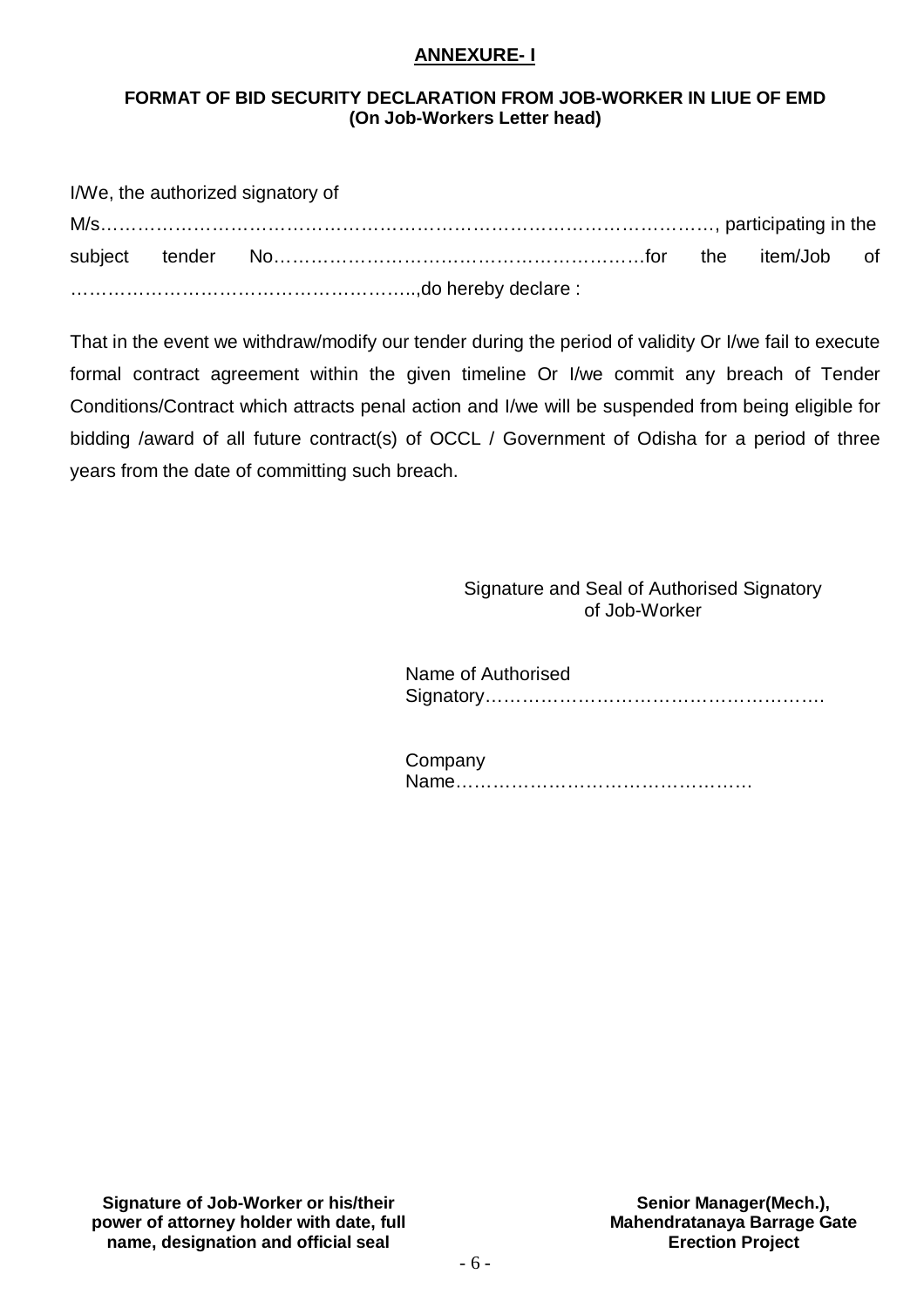## **UNDERTAKING OF JOB-WORKER**

I / We Sri

(In case of the firm, the name of the proprietor / head of the firm along with the designation  $\&$  name of firm should be mentioned)

| S/O: Sri      |       | Permanent resident of |
|---------------|-------|-----------------------|
| Vill /Street: | P.O   | P.S:                  |
| Via:          | Dist: | State:                |
| PIN:          |       |                       |

declare that I/ We have thoroughly gone through the tender document and I / We know the sites of works. I / We agree to work at rates quoted by me / us or at settled rates and abide by the terms and conditions of the tender document.

> Full signature of *"*Job-worker*"* with date and seal Present address for correspondence

**Signature of Job-Worker or his/their power of attorney holder with date, full name, designation and official seal**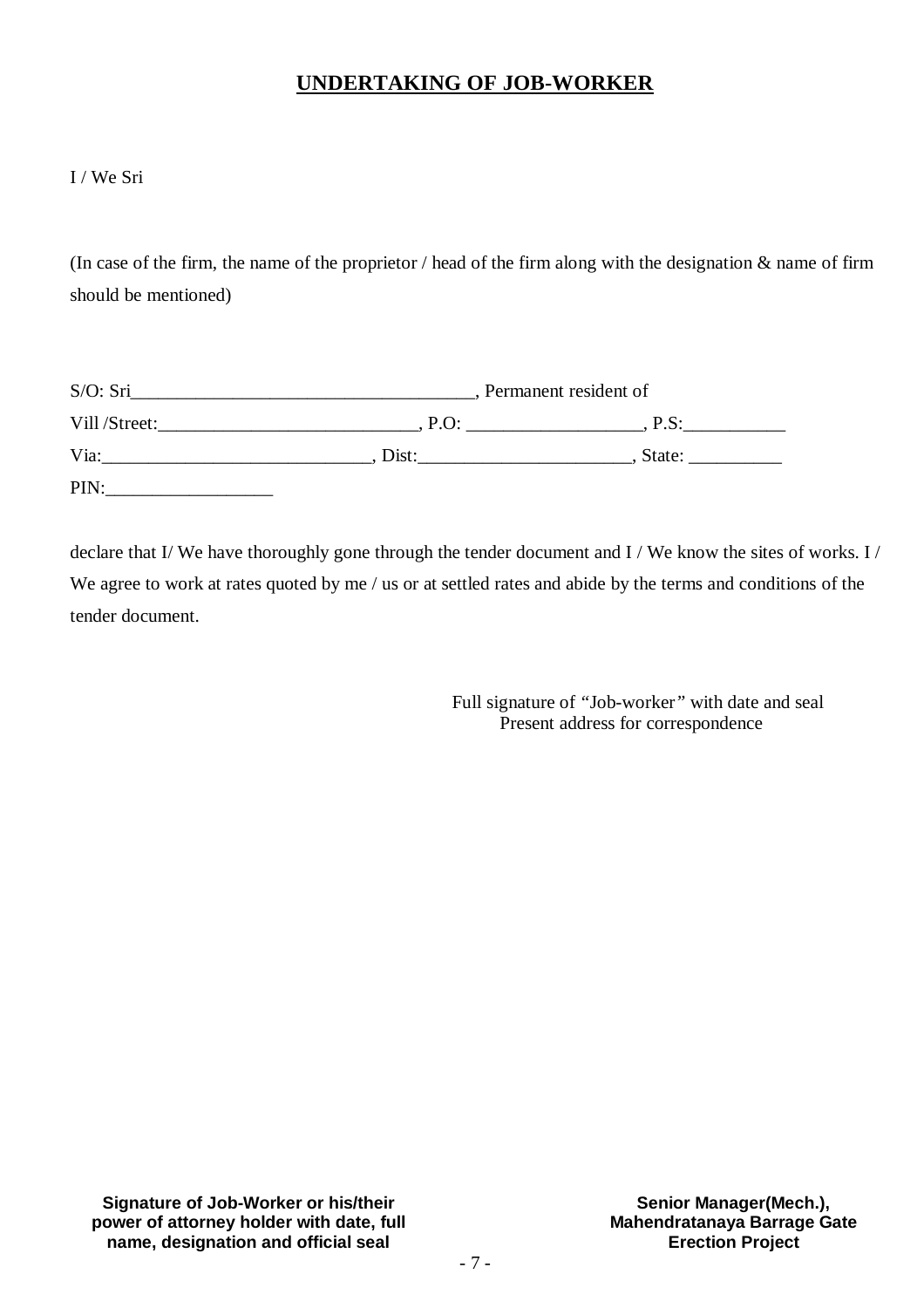## **GENERAL TERMS AND CONDITIONS**

## 1. **DEFINITIONS**

- (i) "CORPORATION" means "ODISHA CONSTRUCTION CORPORATION LTD. ("OCCL" in short)" with registered office at Unit-8, Gopabandhu Nagar, Bhubaneswar – 751012 (Odisha) represented through its Managing Director or any other officer as designated by the "Corporation" from time to time.
- (ii) "**ENGINEER-IN-CHARGE**" means the qualified engineer deployed by the "Corporation" at work site for the work including the Senior Manager(Mech.), Odisha Construction Corporation Ltd., Mahendratanaya Barrage Gate Erection Project, Central Workshop, Rasulgarh, Bhubaneswar – 751010 (Odisha) or their authorized person".
- (iii) **"JOB-WORKER**" means the enlisted person / firm / organization having men, machinery, materials etc. to execute the work satisfactorily as per scope indicated herein within stipulated period.
- (iv) "**CLIENT**" means the State Govt. or Central Govt. organization or any individual from whom "OCCL" has received the work for execution.

## **2. AGREEMENT**

The "Job-Worker" shall enter into an agreement with the "Engineer-in-Charge" in the format on requisite value of stamp paper prescribed for the purpose by the "Corporation" within a stipulated period to be specified by the "Engineer-in-Charge" failing which the work may be awarded in favour of some other agency at the discretion of the "Corporation" and the Job-worker will be suspended from being eligible for bidding/ award of all future contract(s) of OCC Ltd./ Government of Odisha for a period of three years from the date of committing such breach.

## **3**. **RATE**

The rate quoted by the "Job-Worker" is to be indicated in Rupees(`), which shall be valid for the full period of execution or till completion of work whichever is later. No escalation or price variation in whatsoever form shall be entertained. The rates quoted by the "Job-Workers" should be firm for the entire period of execution.

The "Job-Worker" shall quote the rates to complete the works as per specifications inclusive of all labour, consumables, transportation, handling, loading, unloading, shifting, lift, de-lift, taxes, duties, levies, incidental expenses etc. that will be applicable on the work to be executed by him. No claim in this regard in whatsoever form shall be entertained.

## **4. PAYMENT TERMS**

- i) Payment shall be made on unit basis as per bill of quantities mentioned in the price schedule for the work.
- ii) 90(Ninety)% payment shall be made only after the work at site against submission of bills by the "Job-worker" and verification items by the "Engineer-in-Charge" & Balance 10(Ten)% payment shall be made after 60(Sixty) days of commissioning, testing and satisfactory performance of works.
- iii) No advance, no price escalation and no price adjustment shall be paid for the work. The rates shall remain firm through out the agreement period.
- iv) The payment to the "Job-Worker" shall be limited to the measurements taken and accepted by the "Engineer-in-Charge". The "Job-Worker" can not raise any dispute over the measurements allowed by the "Engineer-in-Charge" for the purpose of payment. The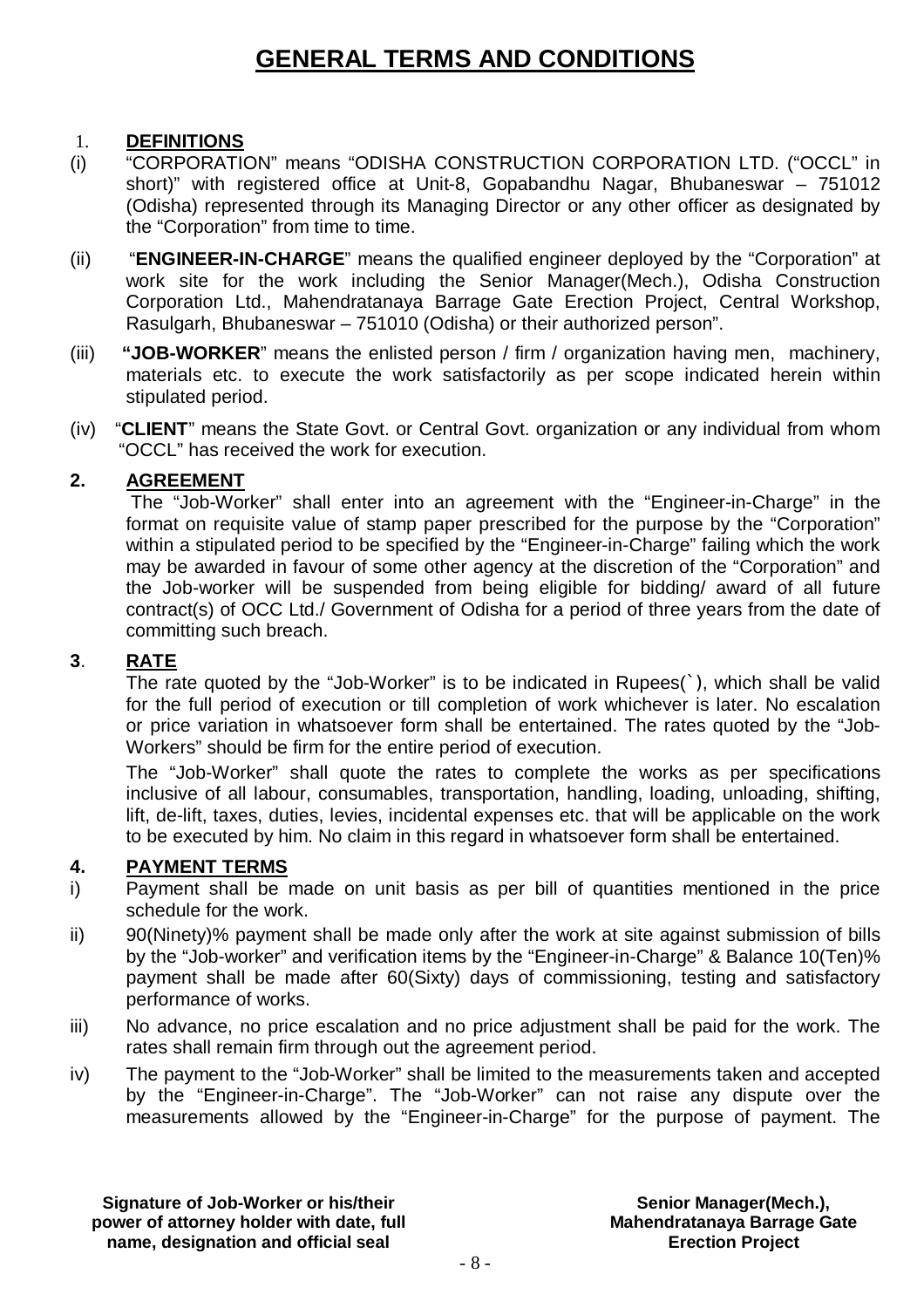payment will be made to the Job-worker either in R/A Bills or Final Bill for those items which are completed as per Schedule.

- v) The job-worker will bear the full cost of rectification or replacement of works required as per direction of "Client" or "Engineer-in-Charge".
- vi) Any penalty levied by "Client" on "OCCL" due to delay in work will be borne by the "Job-Worker" in full, if the "Job-Worker" is responsible for delay.

## **5. PERFORMANCE SECURITY**

The performance Security at the rate of 3(Three) % shall be deducted on the gross amount of each bill of the "Job-Worker". The Performance Security will be released after 6(six) months of completion of the work or settlement of final bill of the "Job-Worker", whichever is later, if no defect in the work is noticed and material account as well as all disputes including compliance of labour rules, ESI rules etc. are settled.

#### **6. PROVIDENT FUND (PF)**

Employees Provident Fund, wherever applicable, shall be payable by the "Job-Worker" as per the Provident Fund Rules in force and shall keep the "Corporation" indemnified for it. He should get the registration number for this from the Regional Provident Fund Commissioner, Odisha. He shall produce the records in support of payment of EPF/FPF dues to the "Engineer-in-Charge" for check and record by the "Engineer-in-Charge".

## **7. EMPLOYEES STATE INSURANCE SCHEME (ESI)**

The Employees State Insurance Scheme (ESI), wherever applicable, shall be payable by the "Job-Worker" as per the E.S.I. Rules in force and shall keep the "Corporation" indemnified for it. He should get the registration Number for this from the E.S.I. Deptt., Odisha. He shall produce the records in support of payment of ESI dues to the "Engineerin-Charge" for check and record.

## **7. WITH HELD AMOUNT FOR EPF, FPF AND ESI DUES**

2(Two)% shall be deducted and kept withheld from R.A. bills of the "Job-Worker" towards EPF, FPF and ESI dues. If the "Job-Worker" produces clearance in support of deposit of EPF, FPF and ESI dues with the concerned authority within 3(Three) months from the end of each financial year, the above withheld amount shall be released. Otherwise, the "Corporation" shall deposit the same with Provident Fund Authority and ESI Authority. Penalty, if any, shall be recovered from the "Job-Worker".

## **8. INCOME TAX, GST, OTHER TAXES, DUTIES, LEVIES ETC.**

Income tax at the prevailing rate from time to time will be deducted from each bill of the "Job-Worker" and shall be deposited with Income Tax Authorities. However, the "Job-Worker shall bear GST on materials procured by him. GST applicable on purchased items and services rendered there shall be released as per norms. The "Job-Worker" will have to produce tax invoice against each bill for payment. Any other taxes, duties, royalities, levies etc. as applicable from time to time shall also be deducted from bills of the "Job-Worker".

### **9. OPTIMUM USE OF MACHINERY, VEHICLES, EQUIPMENTS, TOOLS, TACKLES, CONSUMABLES AND STEEL MATERIALS ETC.**

The "Job-Worker" shall ensure optimum utilisation of the plants, machinery, equipments, tools, tackles, consumables, steel materials etc.(If supplied to Job-Worker) and shall not create any hindrance for others. The decision of the "Engineer-in-Charge" regarding the optimum requirement shall be final and binding on the "Job-Worker".

**Signature of Job-Worker or his/their power of attorney holder with date, full name, designation and official seal**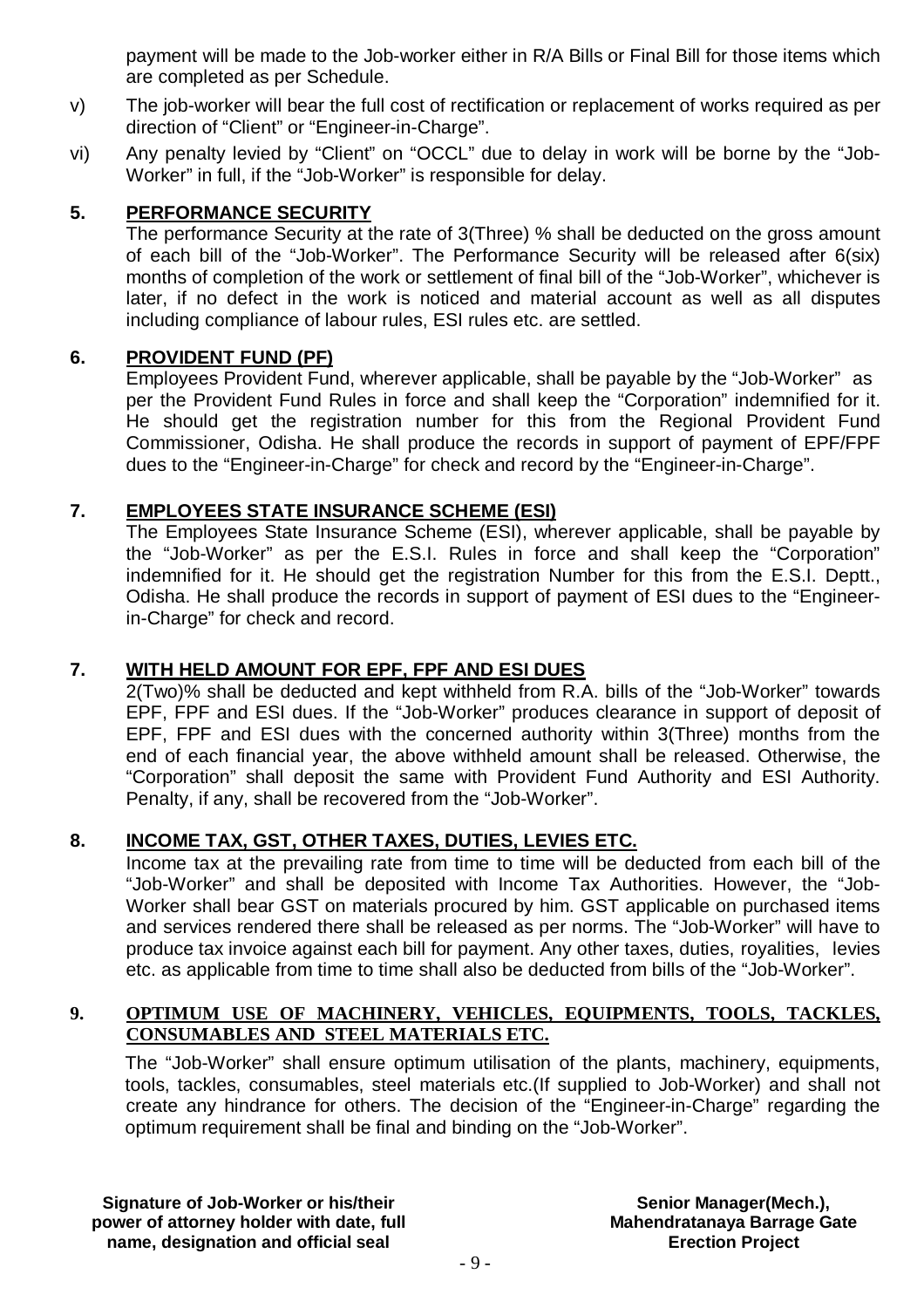## **10. RECORD OF MATERIALS, CONSUMABLES, MACHINERY, EQUIPMENTS, TOOLS, TACKLES ETC.**

The "Job-Worker" shall be responsible for maintaining the data and complete records of issue and consumption of materials and consumables as well as record of plants, machinery, equipments, tools, tackles, cement, steel materials etc. issued to him by the owner and "Corporation". The materials, plants, machinery, equipments, tools, tackles, cement, steel materials etc. shall be issued as per requirement and availability only. Crane, machinery, materials, tools, tackles etc. required at erection site, shall be arranged by Job worker.

The materials supplied by the "Corporation" will be received by the "Job-Worker" from the "Corporation" store on submission of indent by the "Engineer-in-Charge". Transportation of materials to site of work and storage at site are the responsibility of the "Job-Worker".

The "Job-Worker" will keep an accurate record of "Corporation" materials and furnish the consumption statement of such materials. The surplus materials, if any, are to be returned to the "Corporation" store at his cost failing which, the cost of excess materials will be recovered from the dues of the "Job-Worker" @ 5(Five) times the issue rate of "OCCL" or market rate, whichever is higher.

The materials, if and when supplied by the "Job-Worker", shall be of the best and suitable quality as per specifications stipulated in the technical specifications and subject to approval of "Engineer-in-Charge"/"Client", whose decisions, as regards quality of the materials, shall be final.

## **11**. **RETURN OF PLANTS, MACHINERY, EQUIPMENTS, TOOLS, TACKLES, MATERIALS, CONSUMABLES ETC.**

The plants, machinery, equipments, tools, tackles, excess cement, excess steel materials, excess consumables etc. of the "Corporation" are to be returned by the "Job-Worker" in good working condition after completion of the work/termination of the contract by the "Corporation". The "Corporation" may hire plants, machinery, equipments, tools, tackles etc. from the owner as well as outside for use in work. The same are also to be returned by the "Job-Worker" in acceptable good working condition with original fittings after completion of the work/termination of the contract by the "Corporation".

Any damage to/ by the plants, machinery, equipments, tools, tackles etc. during use by the "Job-Worker" shall be booked to the "Job-Worker" for recovery from his bills.

The balance unused/excess cement, steel materials, consumables etc. of the "Corporation", if any, shall be returned by the "Job-Worker" in good condition at specified places as per direction of the "Engineer-in-Charge" failing which the cost at 5(Five) times the market rate shall be deducted from the "Job-Worker".

#### **12. SCRAP STEEL MATERIALS/ CUT PIECE RODS**

The scrap steel materials generated during execution of work out of steel materials issued by "OCCL" shall be the property of the "Corporation". It is the responsibility of the "Job-Worker" to collect and stack them at proper location/locations as per direction of the "Engineer-in-Charge". The "Job-Worker" shall be responsible for return of the same. An unaccounted loss of 0.5% shall be allowed. Balance has to be returned to the "Corporation". In case of non-return of the same, the cost as decided by the "Engineer-in-Charge" shall be recovered from the "Job-Worker".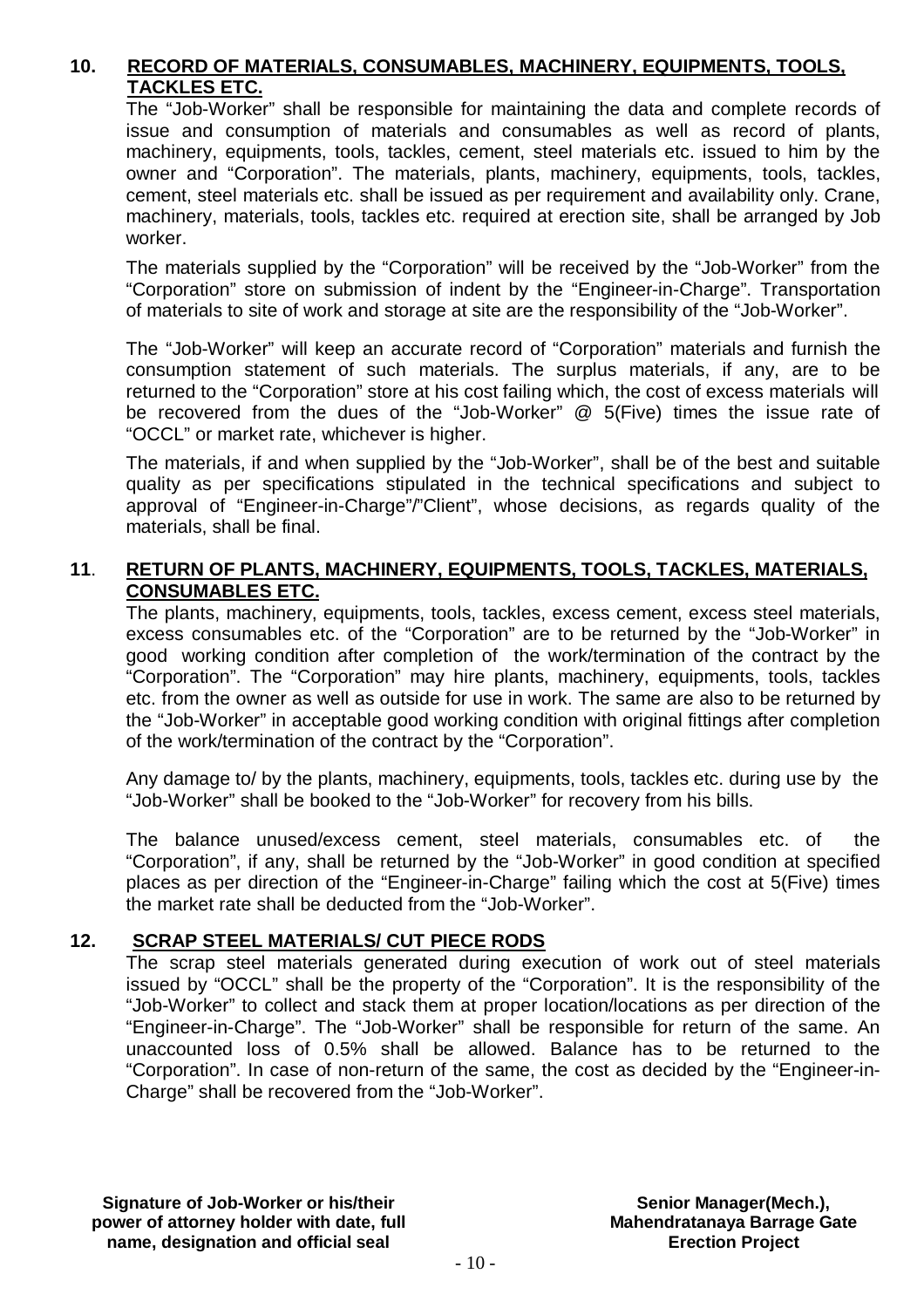## **13. ELECTRICITY**

Electricity required for erection of work at site shall be arranged by OCCL. at one point. Electricity, power cables and accessories will be arranged by the "Job-Worker" from the available nearest transformer required for completion of the work at his own cost.

## **14. MEASUREMENT OF WORK**

The quantity of work executed shall be measured and payment made once in a month or on completion of work or on termination of the agreement, when final measurement will be made and account will be adjusted accordingly. The decision of the "Engineer-in- Charge" regarding the rates, progress, measurement and quality of the work shall be final and binding on the "Job-Worker".

## **15. INDIAN STANDARDS, DRAWINGS AND SPECIFICATIONS**

The work shall be carried with due diligence and in a workman like manner in accordance with relevant Bureau of Indian Standard specifications on the basis of latest approved drawings and technical specifications supplied by "Corporation" in absence of which as per the direction of "Engineer-in-Charge".

The technical specifications in the relevant agreement between the "Corporation" & owner and approved drawings & technical specifications issued by the owner & "Corporation" shall be the basis for execution of work under the agreement. In the absence of approved drawings and technical specifications, the direction of the "Engineer-in-Charge" shall be final and binding on the "Job-Worker".

The "Job-Worker" shall make arrangements to take copies of the approved drawings from the office of the "Engineer-in-Charge" for reference during execution of work.

#### **16. PAYMENT TO WORKMEN**

The "Job-Worker" should maintain job register and payment rolls of their workmen and get those checked by the "Engineer-in-Charge" or his authorized representative from time to time. The payment to the workers/ supervisory staff shall be made by the "Job-Worker" in the presence of the owner and/or "Engineer-in-Charge" or his authorized representative.

The paid pay roll register shall be signed by the "Engineer-in-Charge" or his authorised representative as a token of disbursement. The copies of paid pay roll shall be submitted to the "Engineer-in-Charge" within a period of 7(Seven) days from the date of payment failing which no further payment to the "Job-Worker" shall be released.

#### **17. WORKMEN COMPENSATION**

In case of any loss due to accident arising during/in connection with execution of the contract, the "Job-Worker" will pay compensation to his workmen. The "Job-Worker" will be fully responsible for his workmen as per workmen's compensation act and labour laws in force during entire period of execution of contract. In case, the "Job-Worker" fails to do so, the "Corporation" may pay the same and recover the same from the bills/ dues of the "Job-Worker".

## **18. INFORMATION OF WORKMEN**

The "Job-Worker" will make his own arrangements for procurement of labour and shall furnish all information of workmen employed by him like name, father's name, full permanent address, sex and age to the "Engineer-in-Charge" along with the pay.

## **19**. **STATUTORY REQUIREMENTS**

The "Job-Worker" shall comply all statutory requirements applicable at site of work such as minimum wage act, labour act, factory act, workmen's compensation act, provident fund rules, employee's state insurance rules etc. A certificate to this effect shall be enclosed by the "Job-Worker" with each Running Account Bill for payment.

**Signature of Job-Worker or his/their power of attorney holder with date, full name, designation and official seal**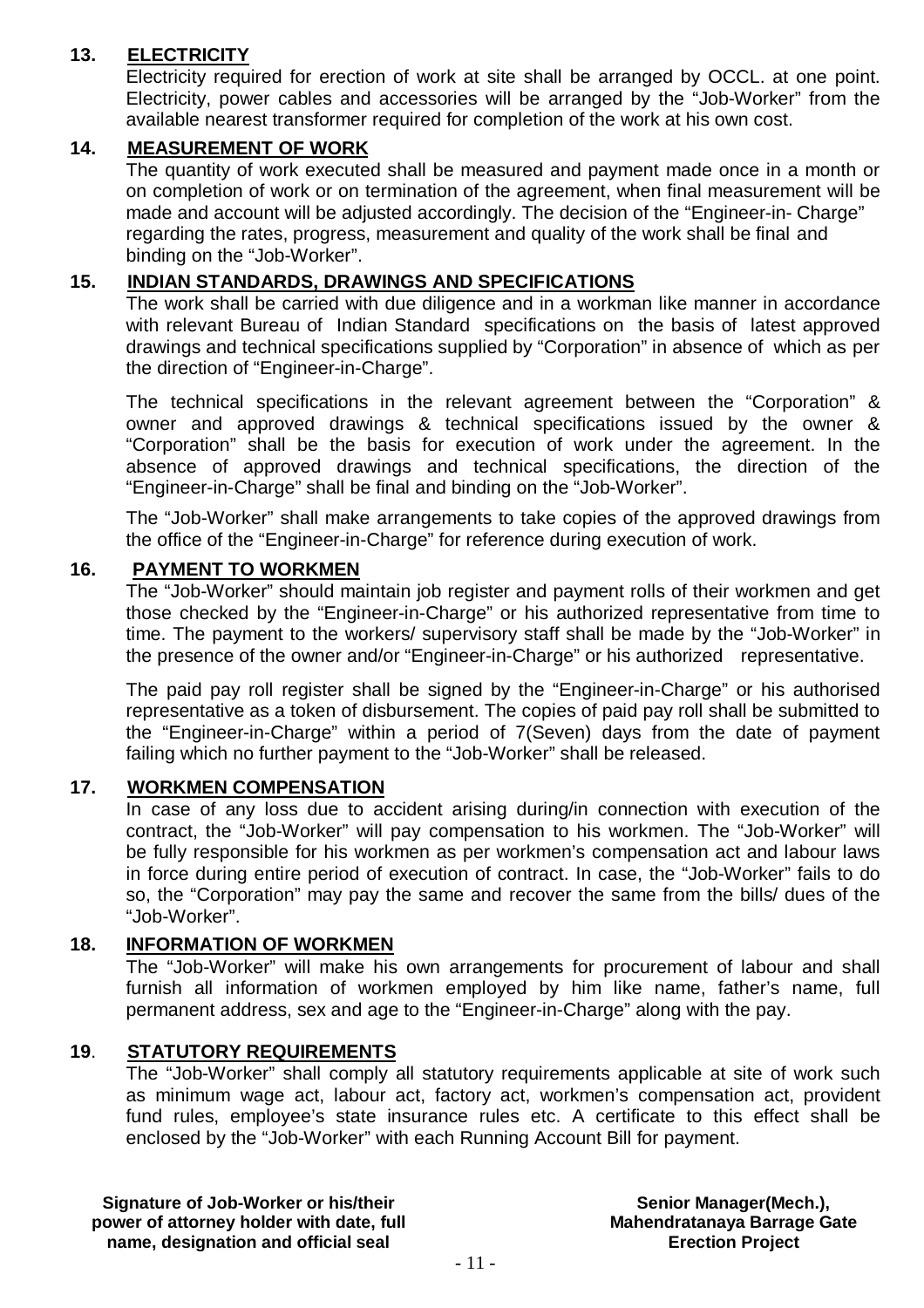## **20. MINIMUM AGE OF WORKMEN**

The "Job-Worker" shall not employ any person, who is below the age of 18(Eighteen) years or unfit for the tendered items. The "Engineer-in-Charge" shall have right to decide, whether any labour employed by the "Job-Worker" is below the age of 18(Eighteen) years or unfit and refuse to allow any labour, whom he decides to be below the age of 18 years or unfit for any other reason.

## **21. LABOUR LICENCE**

The "Job-Worker" has to obtain valid labour licence and maintain all records at his own cost as per the conditions laid down in the labour rules in vogue and amended from time to time.

## **22. MINIMUM WAGE ACT**

The "Job-Worker" shall pay wages of each labour at the rate not less than the wages as per Minimum Wages Act in force and as may be amended from time to time. The "Engineer-in-Charge" has the right to enquire into and decide on any complaint of the labourers relating to non-payment or less payment of wages to them and his decision will be final and binding on the "Job-Worker".

## **23. NON-PAYMENT OF DUES OF LABOURERS**

If the "Job-Worker" fails to pay the dues of labourers engaged by him for this work in time, the same shall be paid by the "Engineer-in-Charge" directly to the deserving workers. The expenditure so incurred on account of non-payment or less payment shall be recovered from the bills or any other dues of the "Job-Worker".

## **24. WORKMEN INSURANCE**

The workmen insurance shall be the responsibility of the "Job-Worker". He shall produce the records in support of workmen insurance to the "Engineer-in-Charge" for check and record.

## **25. HUTMENTS/TEMPORARY ACCOMMODATION**

The "Job-Worker" has to arrange hutments/temporary accommodation for his own labouers/ workmen at the work site at his own cost.

## **26. IDLE LABOUR**

"OCCL" will not be held responsible for idle labourers of the "Job-Worker" for any reason, whatsoever and no claim on this account will be entertained.

## **27. WORKING IN SHIFTS**

If necessary, the "Job-Worker" may be asked to work in two(2) or 3(three) shifts. Normally, the work shall be executed in shifts. The "Job-Worker" may, if required, have to engage the workmen on overtime to complete the work in scheduled time. The overtime cost shall be borne by the "Job-Worker".

## **28. CLAIMS AND LIABILITIES**

All claims/liabilities etc. arising out of Explosives act and labour laws shall be borne by the "Job-Worker" and he shall keep the "Corporation" indemnified against them and also in case of injuries or death of labourer(s) resulting from accidents during the execution of the work. In case the "Corporation" will have to pay for any such claims under Workmen's Compensation Act, the same shall be adjusted from the pending bills/dues of the "Job-Worker" or shall be recovered otherwise as per law from him.

#### **29. SAFETY**

The "Job-Worker" should abide by the safety laws and rules of statutory bodies, "Corporation" and owner as per directions of "Engineer-in-Charge" and Safety Officers inspecting from time to time. All safety materials required for the workmen at site will be supplied by the "Job-worker" at his own cost.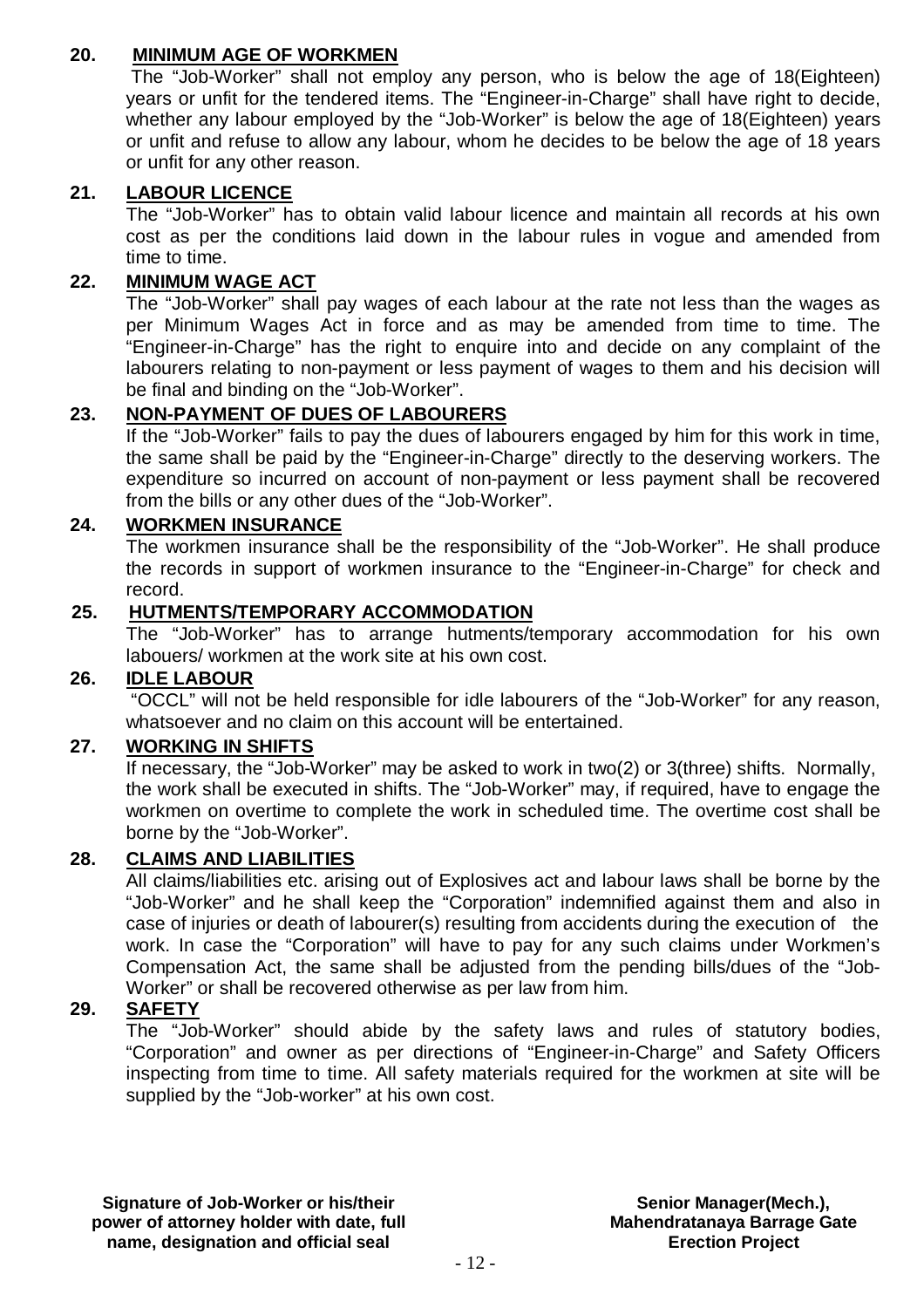## **30. WATCH AND WARD**

The "Job-Worker" shall arrange watch and ward and safety of the site of work, constructed structures, machinery, vehicles, equipments, tools, tackles, consumables, cement, steel materials etc. of the "Corporation" and owner at his own cost. Any loss or damage to the "Corporation" properties at the site of work will be recovered from the "Job-worker". The "Job-worker" must furnish a record of men engaged for watch & ward to the "Engineer-in-Charge" at site for proper supervision.

## **31. AUTHORISED PERSON**

The "Job-Worker" may in writing authorise his power of attorney holder or any other person to draw materials, avail facilities, attend measurements etc. during the course of execution of work. All liabilities created by the authorised person of the "Job-Worker" by way of loss of materials drawn, amenities availed, unpaid wages created etc. shall be considered as the liabilities of the "Job-Worker" and such liabilities shall be made good by the "Job-Worker" or it shall be recovered from the bill/payment due to him.

## **32. SPLITTING UP WORK**

The authority reserves the right to split up the work amongst various "Job-workers" and increase or decrease the quantity of work mentioned in the tender document without assigning any reason thereof and no claim whatsoever will be entertained on this account. The quantity as per agreement may also increase or decrease as per actuals.

If "Corporation" desires, different agencies can be engaged at a single site of work for which each agency is to Co-operate so that other agency does not face any difficulty in engagement of his machinery, equipments, vehicles etc.

## **33. BREACH OF CONTRACT**

The performance security is liable to be forfeited in the event of breach of contract and the agreement shall be terminated. The dues of the "Corporation" including due of labourers/workmen and other statutory payable liabilities payable by the "Corporation" as principal employer shall be cleared by the "Job-Worker". The decision of the "Engineer-in-Charge" in this regard shall be final and binding on the "Job-Worker". The amount remaining as outstanding against the "Job-Worker" after adjustment of his dues shall be payable by him to "OCCL". If necessary, legal action may be taken for recovery of the dues of the "Corporation" including labour and statutory dues to be cleared by the "Corporation" as principal employer and "OCCL" reserves the right to recover the payable amount from the "Job-Worker" from works done by his under any other organization or from his properties.

## **34. TERMINATION OF CONTRACT**

The "Engineer-in-Charge" may put an end to the agreement at his option at any time due to (a) Bad workmanship (b) Dis-proportionate progress (c) Non-compliance of labour rules or (d) Any other reason. The decision of the "Engineer-in-Charge" is final in this respect and no claim on this account will be entertained. "OCCL" also reserves the right to take exparte measurements, if the "Job-Worker" does not co-operate in taking final measurements after termination of contract.

## **35. RESPONSIBILITY OF JOB-WORKER**

The work shall be completed by the "Job-Worker" in all respect within the stipulated period of completion and the responsibility of the "Job-Worker" shall cease only, when the items are fully accepted by the owner after erection at project site.

**Signature of Job-Worker or his/their power of attorney holder with date, full name, designation and official seal**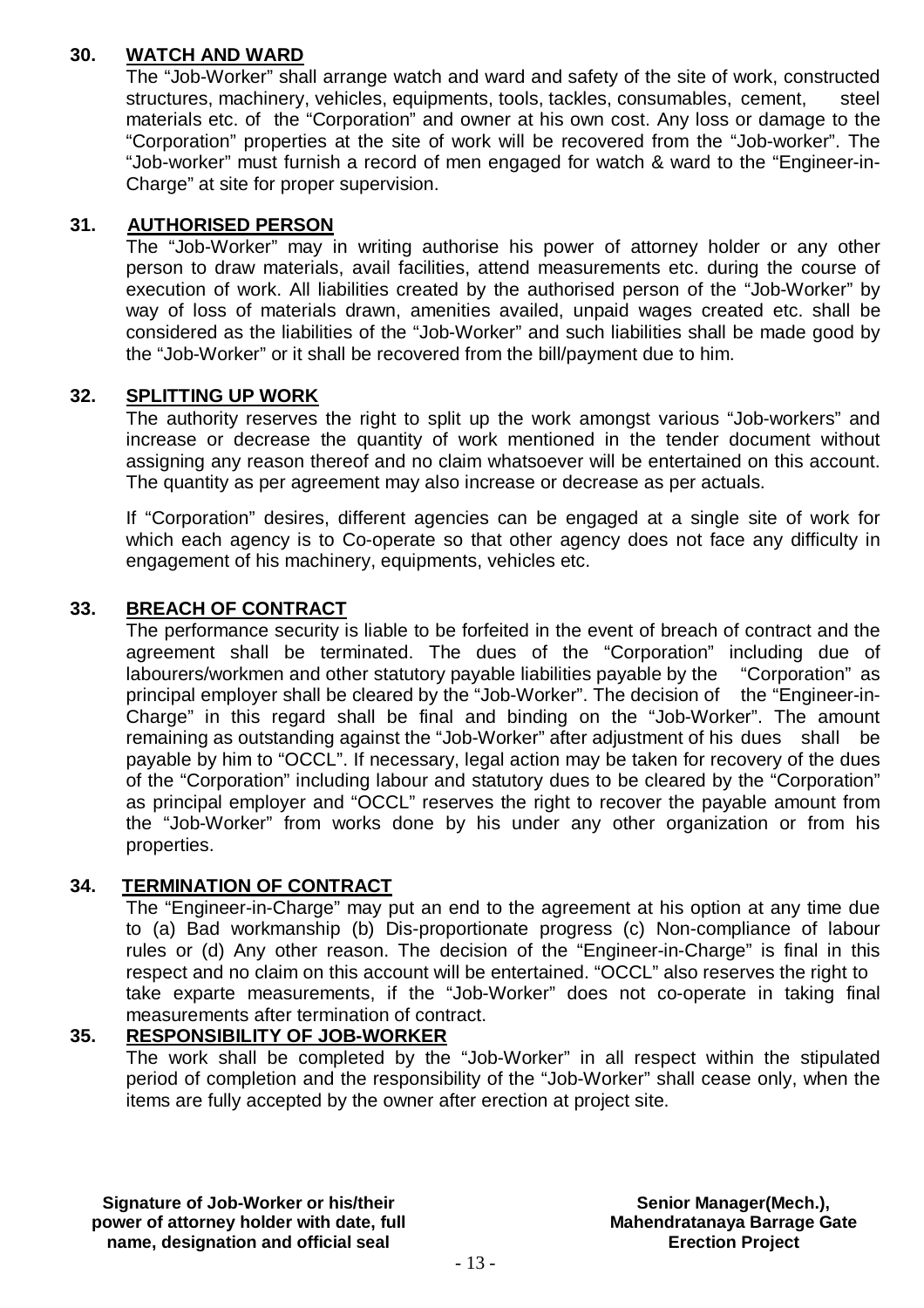## **36. PROGRESS OF WORK AND PENALTY**

The "Job-Worker" will achieve the desired progress as per programme. If the "Job-worker" fails to achieve the contracted quantity every month as per programme, penalty at the following rates shall be imposed.

| SI. No. | Failure percentage(%)                  | Penalty percentage(%)                                                                                                                                                                                                                                                                                                                    |
|---------|----------------------------------------|------------------------------------------------------------------------------------------------------------------------------------------------------------------------------------------------------------------------------------------------------------------------------------------------------------------------------------------|
|         | Less than $10(Ten)\%$                  | 1(One)% of value of defaulted quantity                                                                                                                                                                                                                                                                                                   |
| (ii)    | Above10(Ten)% and upto 20(Twenty)%     | 2(Two)% of value of defaulted quantity                                                                                                                                                                                                                                                                                                   |
| (iii)   | Above 20(Twenty)% and upto 30(Thirty)% | 5(Five)% of value of defaulted quantity                                                                                                                                                                                                                                                                                                  |
| (iv)    | Above 30(Thirty)%                      | To be asked to demobilise with penalty<br>equivalent to 10(Ten)% of value of<br>defaulted quantity. The "Engineer-in-<br>Charge" will off-load the work and get the<br>work done through any other agency or<br>of its own at the risk and cost of the "Job-<br>Worker". No claim will be allowed to the<br>"Job-Worker" in this regard. |

## **37. REJECTION DUE TO BAD WORKMANSHIP**

The rejection due to bad workmanship shall be charged to the "Job-Worker" at a cost of rejected items plus 20(Twenty) %.

## **38. TESTING OF WELDERS AND OTHER SKILLED/SEMI-SKILLED WORKMEN**

The qualification test of welders and other skilled/semi-skilled workmen may be conducted at site by the "Engineer-in-Charge" and only qualified welders and other skilled/semi-skilled workmen shall be deployed for the work. The cost of testing shall be borne by the respective "Job-Worker".

## **39. QUALITY ASSURANCE AND QUALITY CONTROL**

Quality Assurance/Quality Control Plan shall be prepared before commencement of site activities and shall be followed maintaining stage-wise up-to-date record of the work.

## **40. SITE VISIT**

The "Job-Worker", interested to participate in the tender, should visit the site of work and get himself acquainted with site conditions and tendered work before submitting the tender.

#### **41. DEVIATION OF PROVISIONS IN AGREEMENT**

The "Job-Worker" will not vary or deviate from the provisions in the agreement without obtaining prior permission in writing from the "Corporation".

## **44. RIGHT OF THE "CORPORATION**"

The "Corporation" reserves the right to cancel a particular Tender call or all Tender calls without assigning any reason thereof. The items can be splitted among two or more Jobworkers at any stage. The offer of any "Job-worker" or all may be cancelled without assigning any reason thereof. The requirement shown in any Tender call notice are only indicative and may vary.

#### **45. APPROACH ROAD, HAUL ROAD ETC.**

The approach road, haul road and cofferdam etc. if required, at site of work are to be constructed and maintained by the "Job-worker" at his own cost.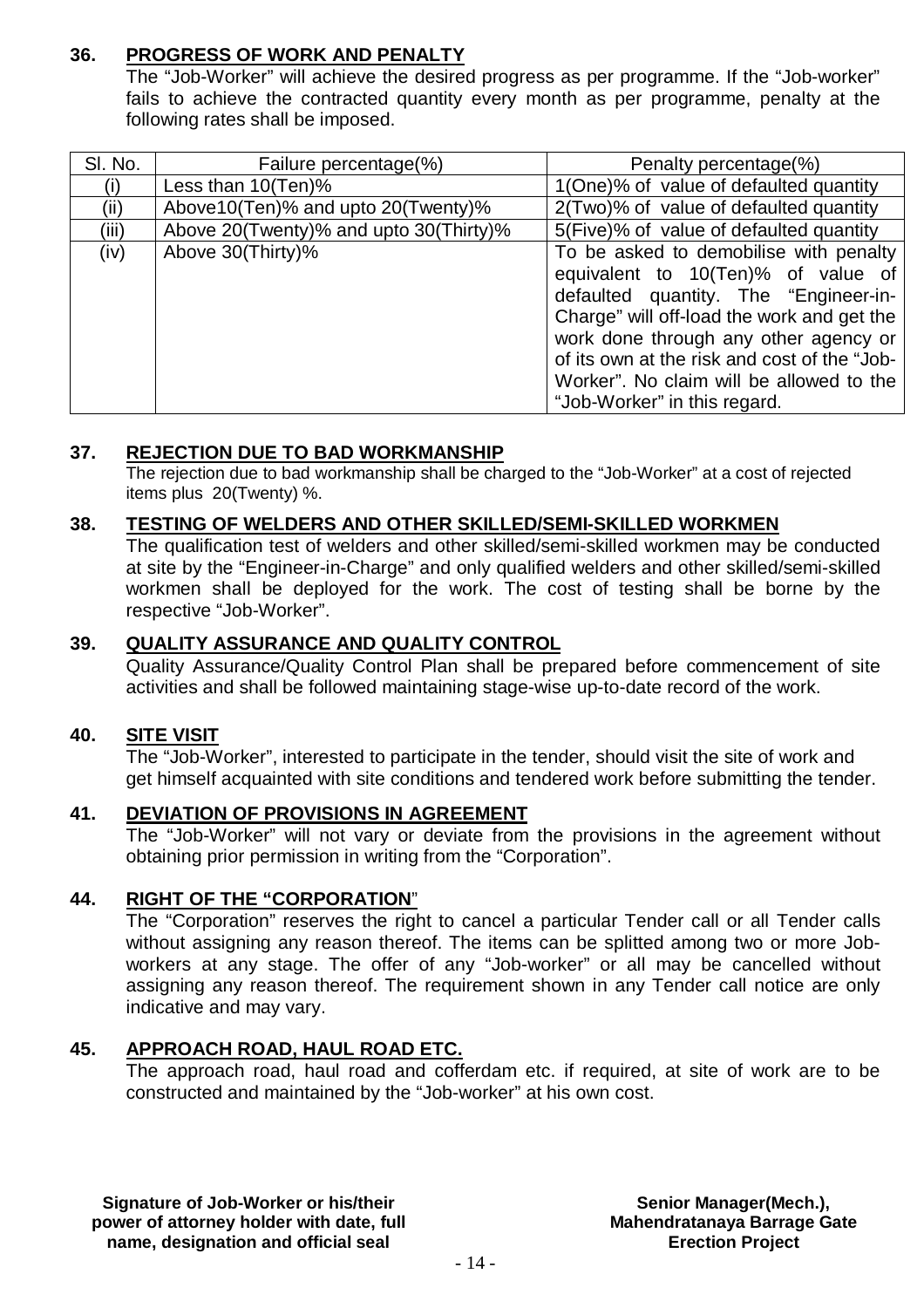## **46. SUB-LETTING**

The work under any agreement shall not be assigned or sublet to anybody by the "Job Worker". If the "Job-Worker" shall assign or sublet or attempt to do so, the "Engineer-in-Charge" shall terminate the agreement and shall get the work done through any other agency or of its own at the risk and cost of the "Job-Worker". No claim will be allowed to the "Job-Worker" in this regard. "OCCL" reserves the right to have access also to units of the "Job-Worker" to verify, if works are actually executed by him.

## **47. EXECUTION OF EXTRA ITEMS AND EXTRA QUANTITIES**

All extra items are to be executed by the "Job-Worker" at mutually agreed rates. All extra quantities are to be executed at agreement rates. If required, the "Job-Worker" has to furnish the working analysis as per actuals to arrive at the extra items rates.

## **48. FORCE MAJEURE:**

Neither party shall be liable to the other for any loss or damage occasioned by or arisingout of acts of God such as unprecedented flood, volcanic eruption, earthquake or other convulsion of nature and other acts such as but not restricted to invasion, the act of foreign countries, hostilities, or war-like operations before or after declaration of war, rebellion, military or uninterrupted power which prevent performance of the contract and which could not be foreseen or avoided by a prudent person.

#### **49. JURISDICTION**

For all liabilities created under the various contractual obligations/impositions under this agreement, the "Job-Worker" undertakes not to raise any dispute or litigations in connection there with and shall make all endeavors to resolve all disputes amicably through conciliation and in all such cases, the decision of the Managing Director, "OCCL" shall be final and binding on the "Corporation" as well as on the "Job-Worker" failing which all such disputes arising out of the agreement shall be subject to jurisdiction of Hon'ble High Court of Odisha at Cuttack and their sub-ordinate courts at Bhubaneswar only. Both the parties agree by mutual consent that any dispute relating to this agreement is barred from arbitration.

\*\*\*\*\*\*\*\*\*\*\*\*\*\*\*\*\*

**Signature of Job-Worker or his/their power of attorney holder with date, full name, designation and official seal**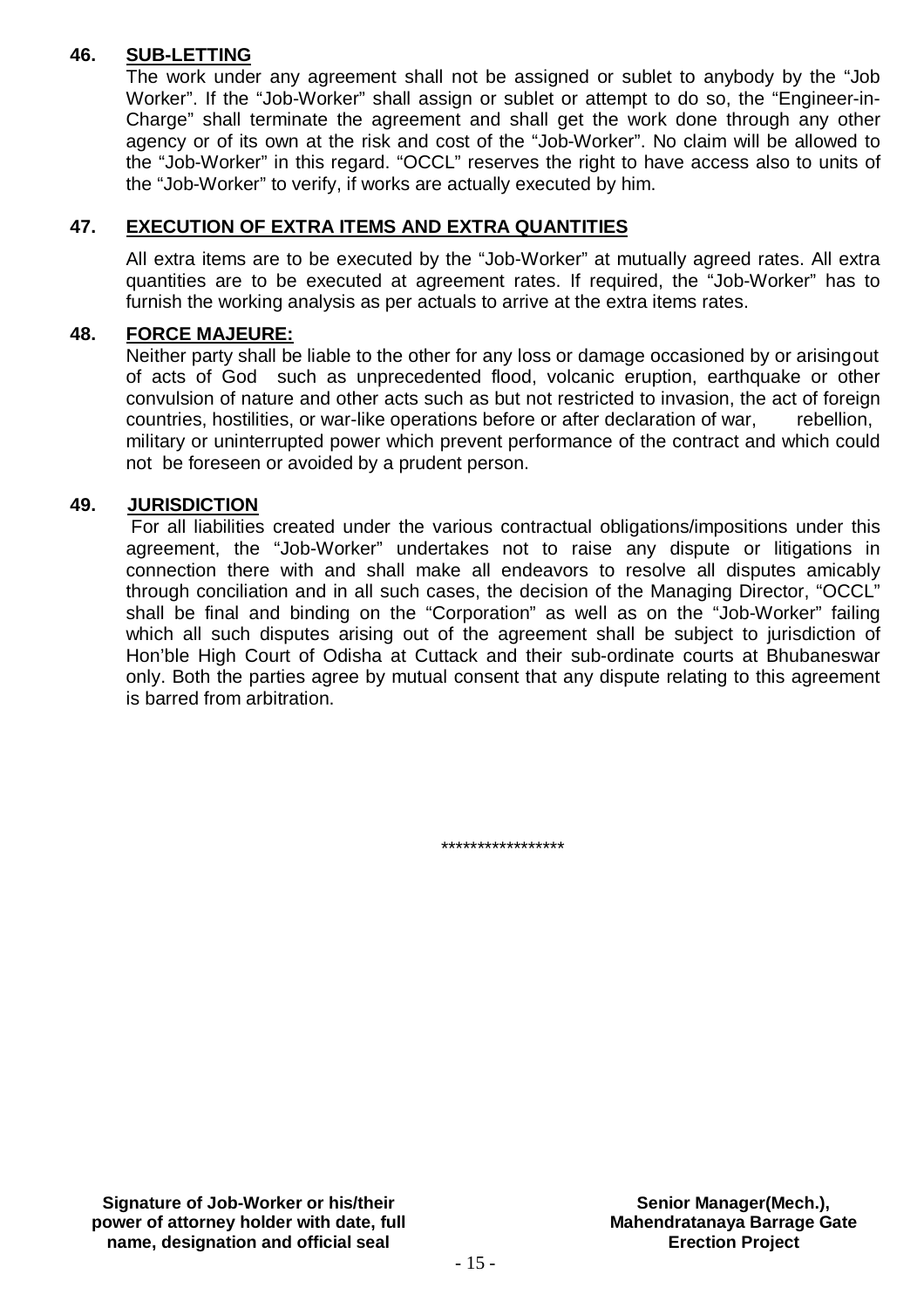## **SCOPE OF WORK**

Interested Job-Workers may visit the site of work before submitting the tender.

#### 1. **The scope of OCCL shall be as follows**:

- i) OCCL shall provide fabricated parts of Monorail, Monorail supporting structures, assembled stoplog segments, latch arrangements, lifting beam & walkway, monorail hoist etc. to the successful Job-Worker at site of work.
- ii) OCCL shall supply required bought out materials like rubber seals, bronze pad, paint materials & fasteners to the successful Job-Worker at site of work.
- iii) OCCL shall provide welding electrodes, Welding rectifiers.
- iv) OCCL shall supply paint of reputed brand (Like BERGER / ASIAN / SHALIMAR/JOTUN) and good quality conforming to IS: 14177:1994.
- iii) Electrical power supply shall be provided at one point by OCCL. DG set with operator and POL if required will be provided by OCCL.

#### 2. **The scope of Job-Worker shall be as follows:**

- i) Un-loading of materials sent by Corporation to site by suitable crane, tools & tackles, man & machinery.
- ii) Erection, commissioning & testing of Monorail & its supporting structures, walkway, lifting beam, latch arrangements & stoplog segments into the respective grooves including assembly of fabricated materials of hoist platform including fabrication if any to complete the monorail hoist as per drawing & instruction of Engineer-in-charge are responsibilities of the Job-Worker
- iii) The Job-Worker shall arrange a crane of suitable capacity with POL & operator for erection works.
- iv) The Job-Worker shall provide all required technical / non-technical / skilled workmen for execution of the work with unloading, shifting of fabricated, machined & assembled jobs transported to the work site / nearby accessible area and onward shifting to the sites of work.
- v) He will provide scaffolding & safety materials for execution of works. All safety measures & covid kits are to be taken during execution of work and safety equipments / materials required for the work and working personnel are to be arranged by the Job-worker.
- vi) He will execute the welding works by supply of welding machine, welding cable, welding holder, welding helmets etc.
- vii) He has to provide gas cutting sets like hand cutter, oxygen & DA gases, Oxygen regulator, DA regulator, gas hose pipes, demolition hammer for dismantling of concrete if required, all required, tools & tackles, machinery, equipments such as Air compressor, blower, sand blasting machine etc.
- viii) The Job-Worker shall arrange hutments for his workmen & water at site along with watch and ward of the all materials supplied by OCCL.
- ix) Any other unforeseen items / requirements at site of work shall be supplied/ executed by the Job-worker.
- x) The items listed above / price schedule for the work are only indicative there may be deletion / addition in the items / quantity as per necessity at site. He shall execute the items as per drawings, technical specification & direction of Engineer-in-charge.
- xi) Decision of the Engineer-in-Charge regarding scope of work of the Job-Worker shall be final and bindings on him. The Job-Worker will execute the items in the price schedule for the work as per direction of Engineer-in-Charge or his authorized representative.

**Signature of Job-Worker or his/their power of attorney holder with date, full name, designation and official seal**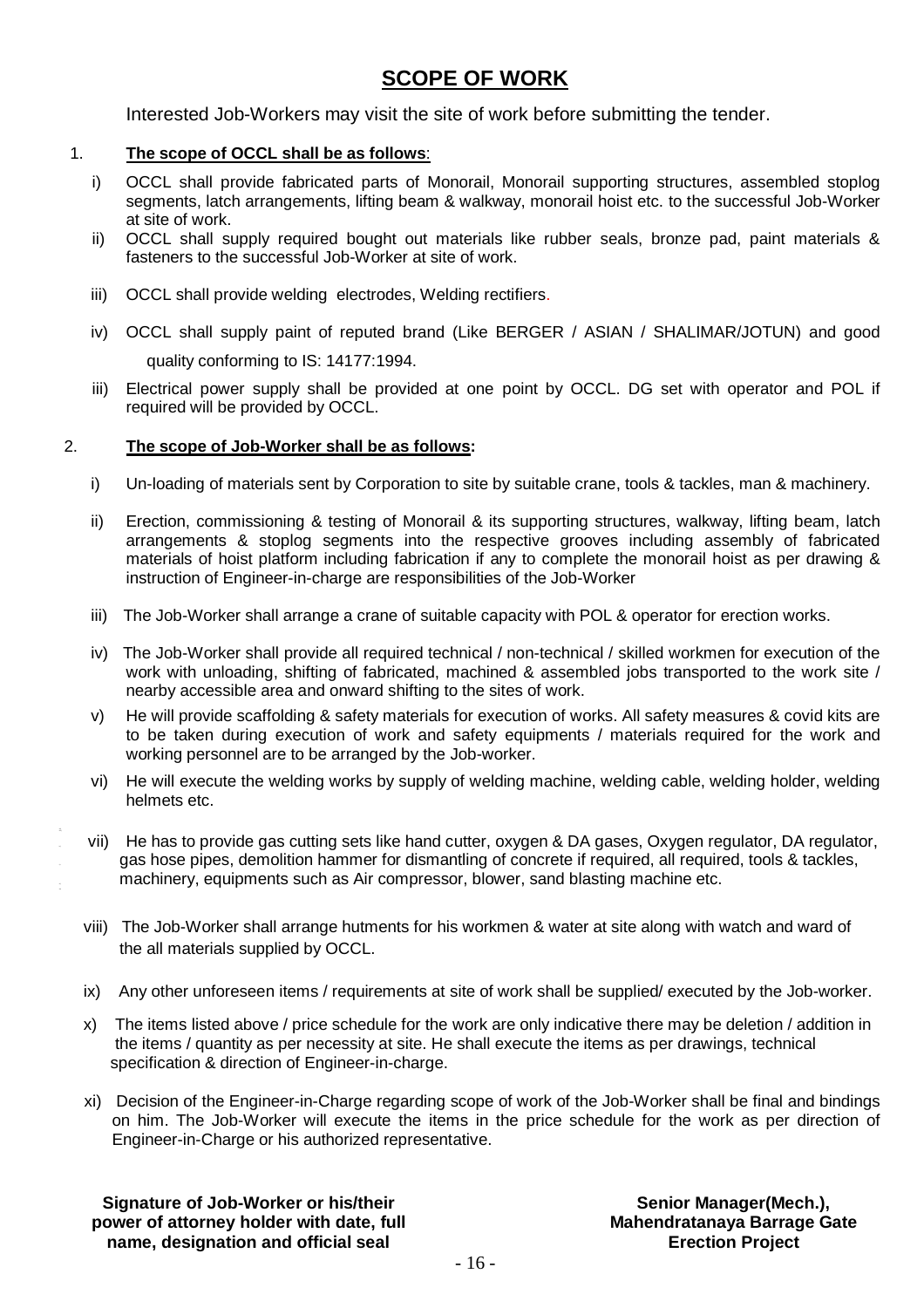## TECHNICAL SPECIFICATIONS

All erection, commissioning, testing & related mechanical works shall be done as per the followings:

- (a) Approved drawings to be issued by "Engineer-in-Charge" from time to time
- (b) Technical specifications to be issued by "Engineer-in-Charge" from time to time
- (c) Relevant standards of BIS and other National/International bodies
- (d) Directions issued by "Engineer-in-Charge" from time to time

In case of any conflict, the decision of "Engineer-in-Charge" shall be final and binding on the "Job-worker".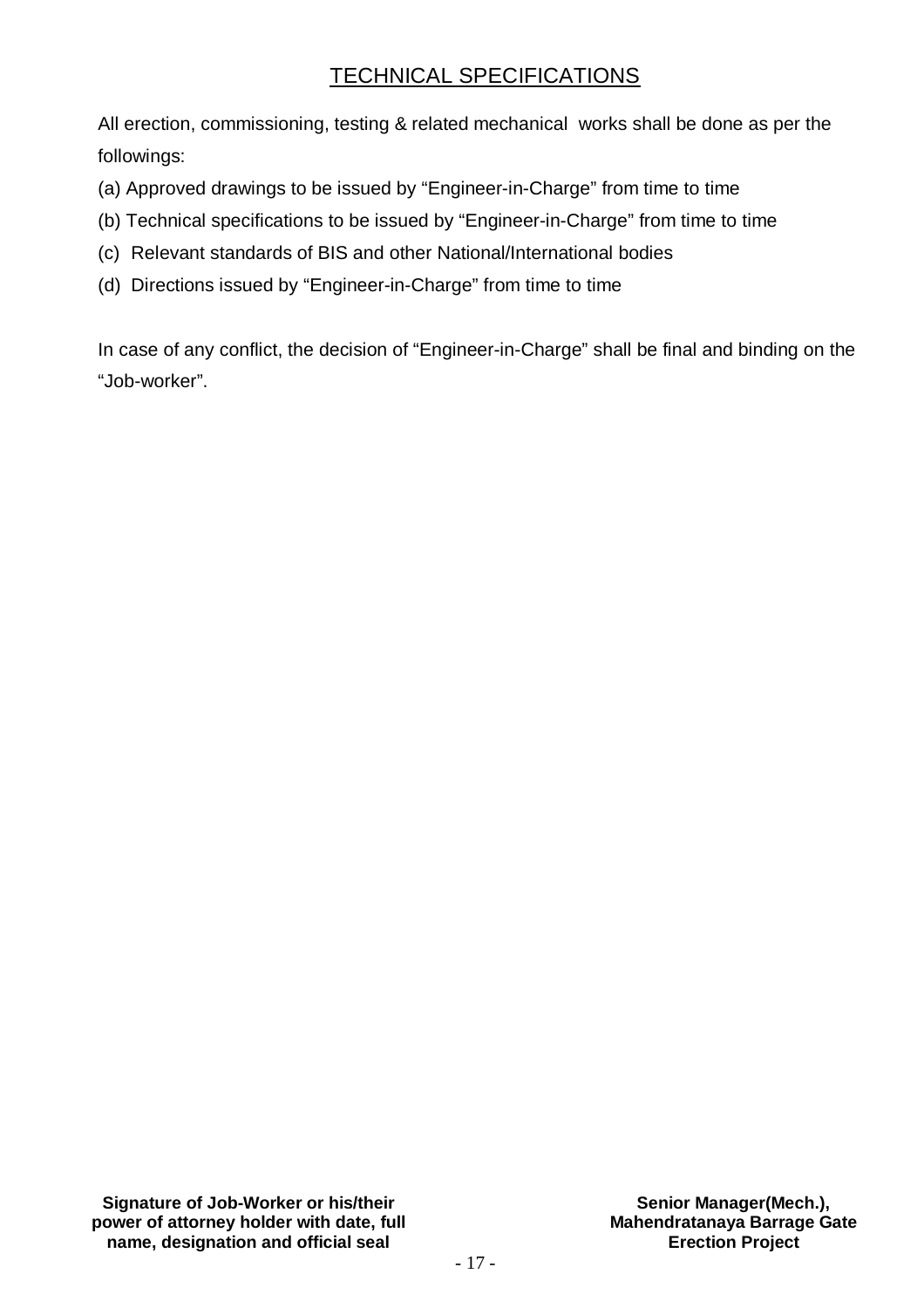#### **OFFICE OF THE SENIOR MANAGER (MECH.) ODISHA CONSTRUCTION CORPORATION LIMITED (A GOVT. OF ODISHA UNDERTAKING)**  *MAHENDRATANAYA BARRAGE GATE ERECTION PROJECT,* **Central Workshop, Rasulgarh, Bhubaneswar – 10.**

#### **PRICE SCHEDULE**

Name of the work : Erection of Stoplogs, Latch arrangements for Stoplogs, Lifting Beam, Monorail Supporting Structures, Monorail hoist & Walkway with painting of above structures and second stage concreting including commissioning and trial testing of Stoplog segments by supply of required crane, machinery, labourers, consumables, concreting materials, tools & tackles etc. required to complete the work including commissioning & trial testing of stoplog segments as per drawings & direction of Engineer-in-charge for operation of monorail hoist at Mahendratanaya Barrage Gate Erection Project, Dambapur, Dist.: Gajapati. vide Tender Call Notice No. OCC/MBGEP /01/2021-22 dated 20.12.2021

|                  |                                                                                                                                                                                                                                                                                                                                                                                                                                                                                  |                     |                                                                                                                      | Rate per each unit                                 |                                    |                                  | <b>Total Amount for</b><br>full quantity in |                        |
|------------------|----------------------------------------------------------------------------------------------------------------------------------------------------------------------------------------------------------------------------------------------------------------------------------------------------------------------------------------------------------------------------------------------------------------------------------------------------------------------------------|---------------------|----------------------------------------------------------------------------------------------------------------------|----------------------------------------------------|------------------------------------|----------------------------------|---------------------------------------------|------------------------|
| SI.<br><b>No</b> | Description of items                                                                                                                                                                                                                                                                                                                                                                                                                                                             | Quantity<br>in Unit | Basic price<br>including,<br>unloading, loading,<br>shifting, handling<br>charges etc. as<br>required in per<br>Unit | GST as<br>applicable<br>$in$ $\degree$ per<br>Unit | Total in<br>figures in<br>per Unit | Total in<br>words in<br>per Unit | In figures                                  | <b>In</b><br>word<br>S |
|                  | っ                                                                                                                                                                                                                                                                                                                                                                                                                                                                                | 3                   | 4                                                                                                                    | 5                                                  | $6 = (5+4)$                        |                                  | $8 = (3x6)$                                 | 9                      |
|                  | ERECTION OF STOPLOGS, LATCH ARRANGEMENTS, LIFTING BEAM & MONORAIL SUPPORTING STRUCTURES, MONORAIL HOIST<br>ETC.                                                                                                                                                                                                                                                                                                                                                                  |                     |                                                                                                                      |                                                    |                                    |                                  |                                             |                        |
|                  | Erection of stoplog leaf - 05 sets, latch arrangements -10<br>sets, lifting beam- 01 set, monorail supporting structures -<br>10 sets & walkway -10 sets in Barrage bays & under-<br>sluice bays after unloading, shifting the materials by<br>lowering & lifting of stoplog segments in each stoplog<br>groove after fitting of rubber seals & bronze pads and<br>latching them on latch arrangements by operation of<br>monorail hoist as per direction of Engineer-in-charge. | 85 MT<br>(Approx.)  |                                                                                                                      |                                                    |                                    |                                  |                                             |                        |

**Signature of Job-Worker or his/their power of attorney holder with date, full name, designation and official seal**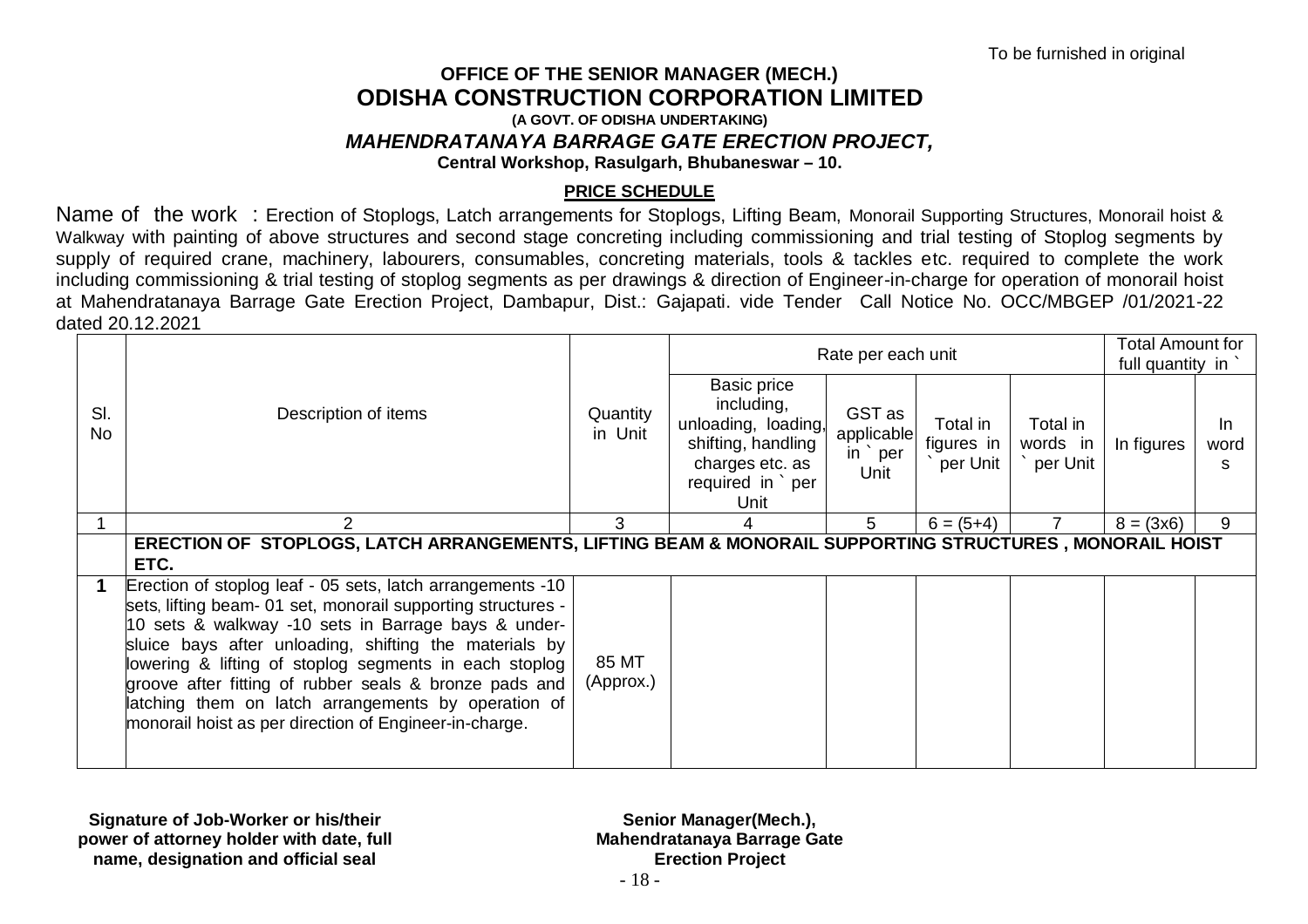|                  |                                                                                                                                                                                                                                                                                                                                                                                                                                                                                                                                                                                                                                                                                                                                                                                                                                                                                                                                                                                                             |                                        |                                                                                                                 | Rate per each unit                     |                                    |                                  | <b>Total Amount for full</b><br>quantity in |                |
|------------------|-------------------------------------------------------------------------------------------------------------------------------------------------------------------------------------------------------------------------------------------------------------------------------------------------------------------------------------------------------------------------------------------------------------------------------------------------------------------------------------------------------------------------------------------------------------------------------------------------------------------------------------------------------------------------------------------------------------------------------------------------------------------------------------------------------------------------------------------------------------------------------------------------------------------------------------------------------------------------------------------------------------|----------------------------------------|-----------------------------------------------------------------------------------------------------------------|----------------------------------------|------------------------------------|----------------------------------|---------------------------------------------|----------------|
| SI.<br><b>No</b> | Description of items                                                                                                                                                                                                                                                                                                                                                                                                                                                                                                                                                                                                                                                                                                                                                                                                                                                                                                                                                                                        | Quantity<br>in Unit                    | Basic price including,<br>unloading, loading,<br>shifting, handling<br>charges etc. as<br>required in `per Unit | GST as<br>applicable<br>in per<br>Unit | Total in<br>figures in<br>per Unit | Total in<br>words in<br>per Unit | In figures                                  | $\ln$<br>words |
|                  | $\overline{2}$                                                                                                                                                                                                                                                                                                                                                                                                                                                                                                                                                                                                                                                                                                                                                                                                                                                                                                                                                                                              | $\mathfrak{S}$                         | 4                                                                                                               | 5                                      | $6 = (5+4)$                        | $\overline{7}$                   | $8 = (3x6)$                                 | 9              |
| $\overline{2}$   | FINAL PAINTING OF LIFTING BEAM, LATCH, MONORAIL SUPPORTING STRUCTURES & WALKWAY ETC.                                                                                                                                                                                                                                                                                                                                                                                                                                                                                                                                                                                                                                                                                                                                                                                                                                                                                                                        |                                        |                                                                                                                 |                                        |                                    |                                  |                                             |                |
|                  | Final painting of 01 set of lifting beam, 10 sets of monorail<br>supporting structures & 10 sets of walkway after surface preparation<br>with all labours, painting accessories, scaffolding, machinery required<br>for surface preparation & painting etc. by preparation of surface to be<br>painted by cleaning with sand blasting Over the prepared surface two<br>coats of zinc phosphate primer giving minimum dry film thickness of<br>$40 \pm 5$ microns per coat followed by one coat of micaceous iron oxide<br>paints giving minimum dry film thickness of $65 \pm 5$ microns and two<br>coats synthetic enamel paints conforming to IS: 2932 giving minimum<br>dry film thickness of $25 \pm 5$ microns per coat are to be applied with<br>an interval of 24 hours between each coat of dry film thickness of all<br>coats including primer coats not less than 175 microns as per IS :<br>14177:1994 & application of cardium compound on wire rope as per<br>direction of Engineer-in-Charge. | 1550.00<br>M <sup>2</sup><br>(Approx.) |                                                                                                                 |                                        |                                    |                                  |                                             |                |
| 3                | <b>FINAL PAINTING OF STOPLOGS</b>                                                                                                                                                                                                                                                                                                                                                                                                                                                                                                                                                                                                                                                                                                                                                                                                                                                                                                                                                                           |                                        |                                                                                                                 |                                        |                                    |                                  |                                             |                |
|                  | Final painting of 5 sets stoplogs, 10 sets latch arrangement,<br>etc. including surface preparation as per IS:14177:1994 with<br>all labours, painting accessories, scaffolding, machinery<br>required for surface preparation & painting etc. by preparation<br>of surface to be painted by cleaning with sand blasting. Over<br>the prepared surface two coats of zinc rich primer giving<br>minimum dry film thickness of $70 \pm 5$ microns followed by two<br>coats of solvent less coaltar epoxy paints of minimum dry film<br>thickness of $150 \pm 5$ microns per coat are to be applied with<br>an interval of 24 hours between each coat. Total dry film<br>thickness of all the coats including primer coat shall not less<br>than 350 microns complete as per direction of Engineer-in-<br>Charge                                                                                                                                                                                               | 425.00<br>M <sup>2</sup><br>(Approx.)  |                                                                                                                 |                                        |                                    |                                  |                                             |                |

**Signature of Job-Worker or his/their power of attorney holder with date, full name, designation and official seal**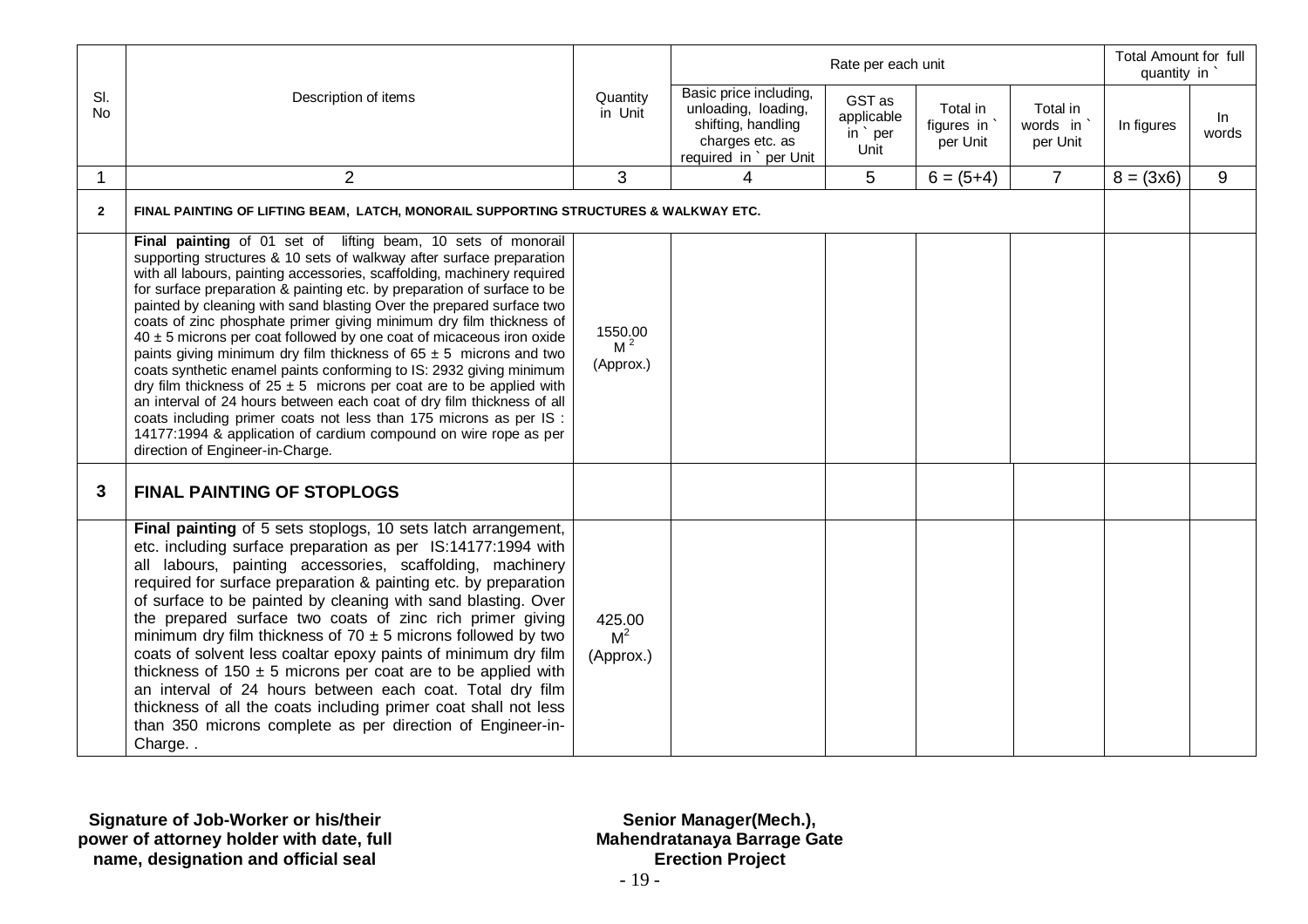|                  |                                                                                                                                                                                                                                                                                                                                                                                                                                                                                                                                                                                                                                                                                                                                                                                                                                                                                                                                                                                                                                                                                                                                                                                                                                                                                                                                                                         |                                  |                                                                                                                      | Rate per each unit                       |                                    |                                  | full quantity in | <b>Total Amount for</b> |
|------------------|-------------------------------------------------------------------------------------------------------------------------------------------------------------------------------------------------------------------------------------------------------------------------------------------------------------------------------------------------------------------------------------------------------------------------------------------------------------------------------------------------------------------------------------------------------------------------------------------------------------------------------------------------------------------------------------------------------------------------------------------------------------------------------------------------------------------------------------------------------------------------------------------------------------------------------------------------------------------------------------------------------------------------------------------------------------------------------------------------------------------------------------------------------------------------------------------------------------------------------------------------------------------------------------------------------------------------------------------------------------------------|----------------------------------|----------------------------------------------------------------------------------------------------------------------|------------------------------------------|------------------------------------|----------------------------------|------------------|-------------------------|
| SI.<br><b>No</b> | Description of items                                                                                                                                                                                                                                                                                                                                                                                                                                                                                                                                                                                                                                                                                                                                                                                                                                                                                                                                                                                                                                                                                                                                                                                                                                                                                                                                                    | Quantity<br>in Unit              | Basic price<br>including,<br>unloading,<br>loading, shifting,<br>handling charges<br>etc. as required in<br>per Unit | GST as<br>applicable<br>in ` per<br>Unit | Total in<br>figures in<br>per Unit | Total in<br>words in<br>per Unit | In<br>figures    | In words                |
| 1                | $\overline{2}$                                                                                                                                                                                                                                                                                                                                                                                                                                                                                                                                                                                                                                                                                                                                                                                                                                                                                                                                                                                                                                                                                                                                                                                                                                                                                                                                                          | 3                                | 4                                                                                                                    | 5                                        | $6 = (5+4)$                        | $\overline{7}$                   | $8 =$<br>(3x6)   | 9                       |
| 4                | <b>SECOND STAGE CONCRETING</b>                                                                                                                                                                                                                                                                                                                                                                                                                                                                                                                                                                                                                                                                                                                                                                                                                                                                                                                                                                                                                                                                                                                                                                                                                                                                                                                                          |                                  |                                                                                                                      |                                          |                                    |                                  |                  |                         |
|                  | Providing reinforcement cement concrete grade M 25 for<br>second stage concreting (RCC) in block outs for fixing of<br>foundation bolts as per drawings in the block outs of walk way<br>of size $350 \times 350 \times 500 \times 48$ nos, block outs of latch<br>arrangements of size 600 x 500 x 500 x 20, and block outs of<br>monorail coloumn of size 800 x 600 x 1000 x 13 nos. using 20<br>mm & down graded crusher broken hard granite agreegates of<br>approved grade from approved quarry free from weathered skin<br>surface dust & any other deleterious materials as per approved<br>design, drawings & specifications with all leads, lifts, delifts<br>including cost, carriage, royalty & taxes of all materials, mixing,<br>carrying, placing and vibrating concrete by mechanical means<br>including chipping and chiseling old concrete surface, providing<br>rigid & smooth shuttering/form works for RCC and<br>removing/dismantling form works after required days of curing<br>concrete including supply of all tools, plants, machineries,<br>labour charges, cost & carriage of water for mixing & curing<br>concrete including hire & running charges of all<br>machineries/equipments, constructions /erection & removal of<br>gangway, staging, scaffoldings and incidental charges complete<br>as per direction of the Engineer-in-Charge | 16.00<br><b>CUM</b><br>(Approx.) |                                                                                                                      |                                          |                                    |                                  |                  |                         |

**All items in BOQ are subject to actual measurements.**

**Signature of Job-Worker or his/their power of attorney holder with date, full name, designation and official seal**